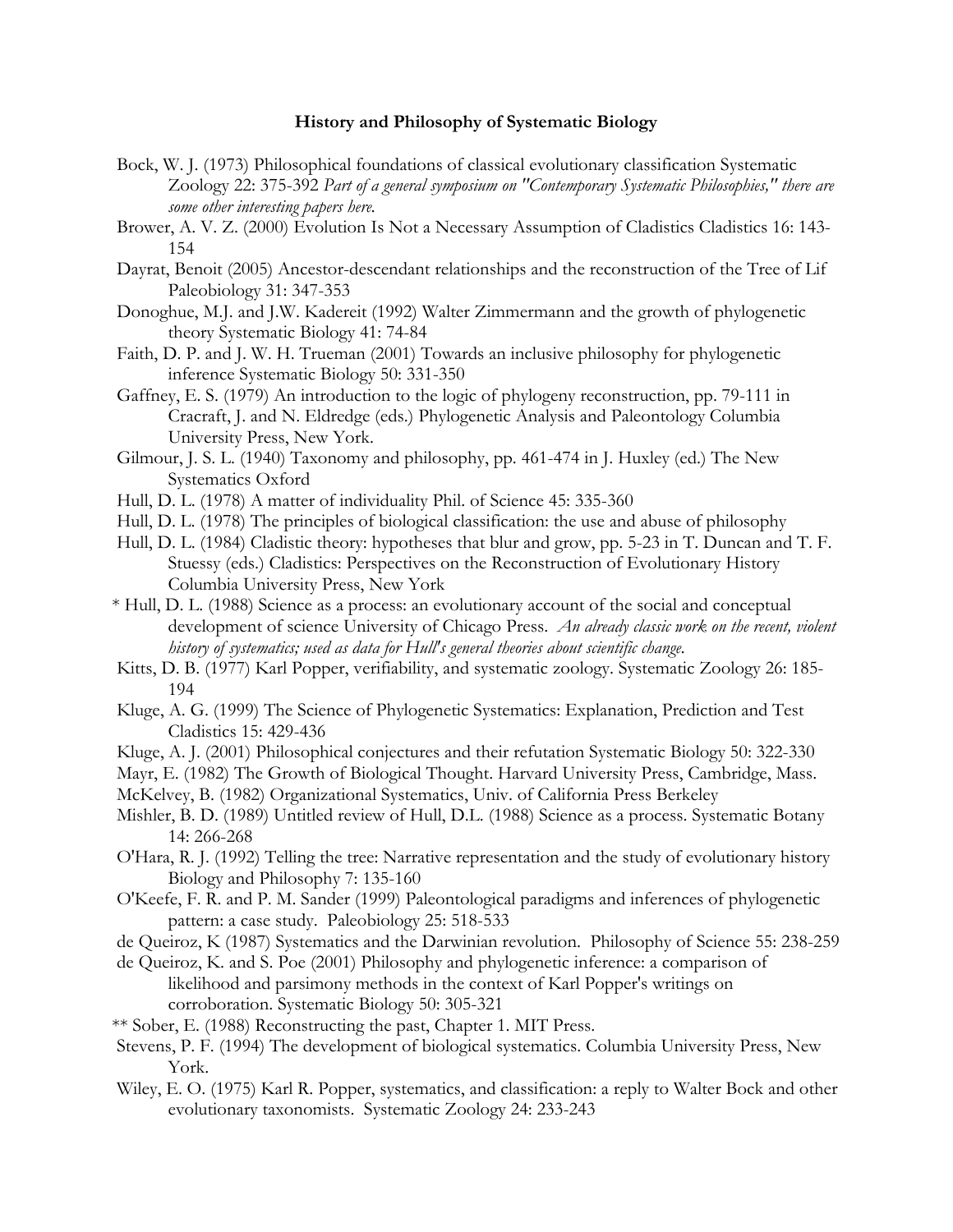Wiley, E. O. (1981) Phylogenetics: The Theory and Practice of Phylogenetic Systematics.

- Cleland, C. L. (2001) Historical science, experimental science, and the scientific method. Geology 29: 987-990
- Hull, D. L. (1974) Philosophy of Biological Sciences. Prentice-Hall, Englewood Cliffs, NJ.
- Hull, D. L. (1999) The use and abuse of Sir Karl Popper. Biology and Philosophy 14: 481-504
- Kuhn, T. S. (1970) The Structure of Scientific Revolutions, second edition. University of Chicago Press. *A must-read for any scientist.*
- Laudan, L. (1977) Progress and Its Problems. University of California Press, Berkley.
- Losee, J. (1980) A Historical Introduction to the Philosophy of Science. Second edition. Oxford University Press. *The best single-volume account of changes since Aristotle in how science proceeds - strongly recommended.*
- Stamos, D. N. (1996) Popper, falsifiability, and evolutionary biology. Biology and Philosophy 11: 161-191

# **The Hennig Principle**

- Ax, P. (1987) The phylogenetic system. John Wiley, Chichester.
- Dupuis, C. (1984) Willi Hennig's impact on taxonomic thought. Annual Review of Ecology and Systematics 15: 1-24
- \* Farris J.S. (1983) The logical basis of phylogenetic analysis. pp. 7-36 In N Platnick and V Funk (eds.): Advances in Cladistics, Volume 2. NY:Columbia Univ. Press
- Forey, P. L., C. J. Humphries, I. L. Kitching, R. W. Scotland, D. J. Siebert, and D. M. Williams. (1992) Cladistics. The Systematics Association Publication No.10, Oxford University Press, New York
- Philippe Grandcolas, P., P. Deleporte, L. Desutter-Grandcolas, and C. Daugeron (2001) Phylogenetics and Ecology: As Many Characters as Possible Should Be Included in the Cladistic Analysis. Cladistics 17: 104-110
- \*\* Hennig, W. (1965) Phylogenetic systematics. Annual Review of Entomology 10: 97-116
- Hennig, W. (1966) Phylogenetic systematics. University of Illinois Press, Urbana.
- Kitching, I. J., P. L. Forey, C. J. Humpheries, and D. M. Williams. (1998) Cladistics: The Theory and Practice of Parsimony Analysis. Second Edition. The Systematics Association Publication No. 11 Oxford University Press, Oxford.
- Kluge, A.G. (1994) Moving targets and shell games. Cladistics 10: 403-413
- Kluge, A. G. (2001) Parsimony with and without Scientific Justification. Cladistics 17: 199-210
- Lundberg, J. G. and L. A. McDade. (1990) Systematics. pp 65-108 in Methods for Fish Biology, American Fisheries Society.
- Mishler, B. D. and E. De Luna. (1991) The use of ontogenetic data in phylogenetic analyses of mosses. Advances in Bryology 4: 121-167 *Especially pages 129-143*
- Lindberg, D.R. (1992) Systematic Paleontology. Pp. 31-37 In: J. H. Lipps, ed. Fossil Prokaryotes and Protists, Blackwell Scientific Publications, Ltd., Oxford
- Pol, D. and M. E. Siddall (2001) Biases in Maximum Likelihood and Parsimony: A Simulation Approach to a 10-Taxon Case. Cladistics 17: 266-281
- de Queiroz, K. and J. Gauthier (1992) Phylogenetic taxonomy. Annual Review of Ecology and Systematics 23: 449-480
- Wilkinson M. (1994) Three-taxon statements when is a parsimony analysis is also a clique analysis. Cladistics 10: 221-223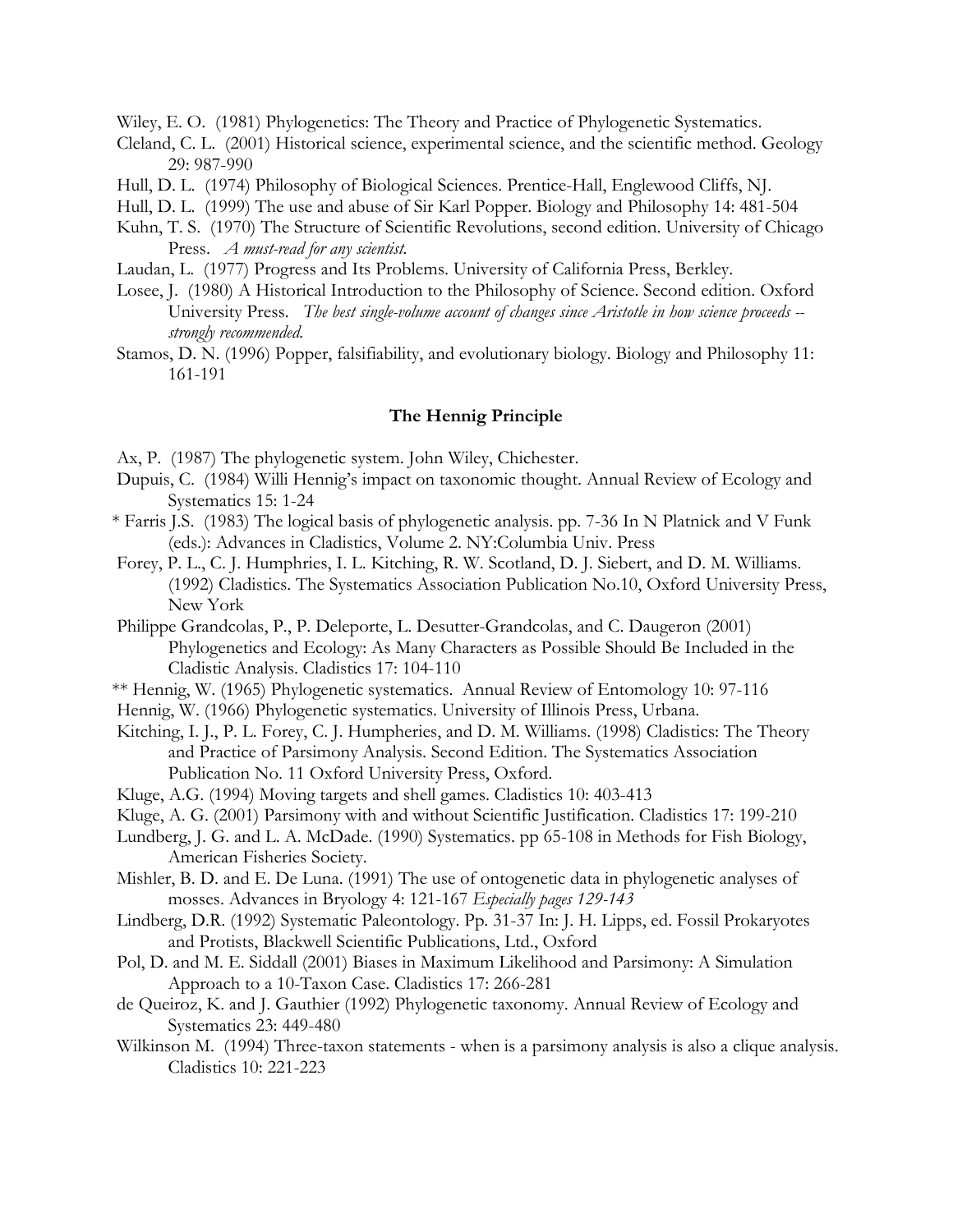## **Homology**

- Aboitiz, F. (1988) Homology, a comparative or a historical concept? Acta Biotheoretica 37: 27-29
- Bang, R., R. DeSalle, and W. Wheeler. (2000) Transformationalism, taxism, and developmental biology in systematics. Systematic Biology 49: 19-28
- Callazo, A. (2000) Developmental variation, homology, and the Pharngula stage. Systematic Biology 49: 3-18
- Hall, B. K. (ed.). (1994) Homology: the hierarchical basis of comparative biology. Academic Press, San Diego. 483 pp.
- Haszprunar, G. (1992) The types of homology and their significance for evolutionary biology and phylogenetics. Journal of Evolutionary Biology 5: 13-24
- Lutzoni, L., P. Wagner, V. Reeb, and S. Zoller (2000) Integrating ambiguously aligned regions of DNA sequences without violating positional homology. Systematic Biology 49: 628-651
- Patterson, C (1982) Morphological characters and homology. pp. 21-74 in Josey, K.A. and Friday, A.E. (eds.) Problems of Phylogenetic Reconstruction. Academic Press.
- Patterson, C (1988) Homology in classical and molecular biology. Mol. Biol. Evolution 5: 603- 625 Roth, V.L. (1984) On homology Bioi. J. Linn. Soc. 22: 13-29
- \*\* Roth, V.L. (1988) The biological basis of homology. In Ontogeny and Systematics. Humpries, C.J. (ed.) Columbia University Press, NY.
- Roth, V.L. (1991) Homology and hierarchies: Problems solved and unresolved. Journal of Evolutionary Biology 4: 167-194
- Scotland, R. W. (2000) Taxic homology and three-taxon statement analysis. Systematic Biology 49: 480-500
- Scotland, R. W. and M. A. Carine (2000) Classification or Phylogenetic Estimates? Cladistics 16: 411-419
- Stevens, P.F. (1984) Homology and phylogeny: morphology and systematics. Systematic Botany 9: 395-409 *Part of a symposium on homology in botany*
- Wagner, G. P. (1989) The biological homology concept. Ann. Rev. Ecol. Syst. 20: 51-69
- Wray, G. A. and C. J. Lowe. (2000) Developmental regulatory genes and echinoderm evolution. Systematic Biology. 49: 28-51

## **Characters and states**

- Buschbeck, E. K. (2000) Neurobiological constraints and fly systematics: how different types of neural characters can contribute to a higher level dipteran phylogeny. Evolution 54: 888-898
- Chappill, J. A. (1989) Quantitative characters in phylogenetic analysis. Cladistics 5: 217-234
- Goldman, N. (1988) Methods of discrete coding of morphological characters for numerical analysis. Cladistics 4: 59-71
- Hauser, D. L. and W. Presch. (1991) The effect of ordered characters on phylogenetic reconstruction. Cladistics 7: 243-265
- Hibbett, D. S. and M. J. Donoghue (2001) Analysis of character correlations among wood decay mechanisms, mating systems, and substrate ranges in Homobasidiomycetes. Systematic Biology 51: 215-242
- Jenner, R. A. (2001) Bilaterian phylogeny and uncritical recycling of morphological data sets. Systematic Biology 50: 730-742
- Le Quesne, W. J. (1969) A method of selection of characters in numerical taxonomy. Systematic Zoology 18: 201-205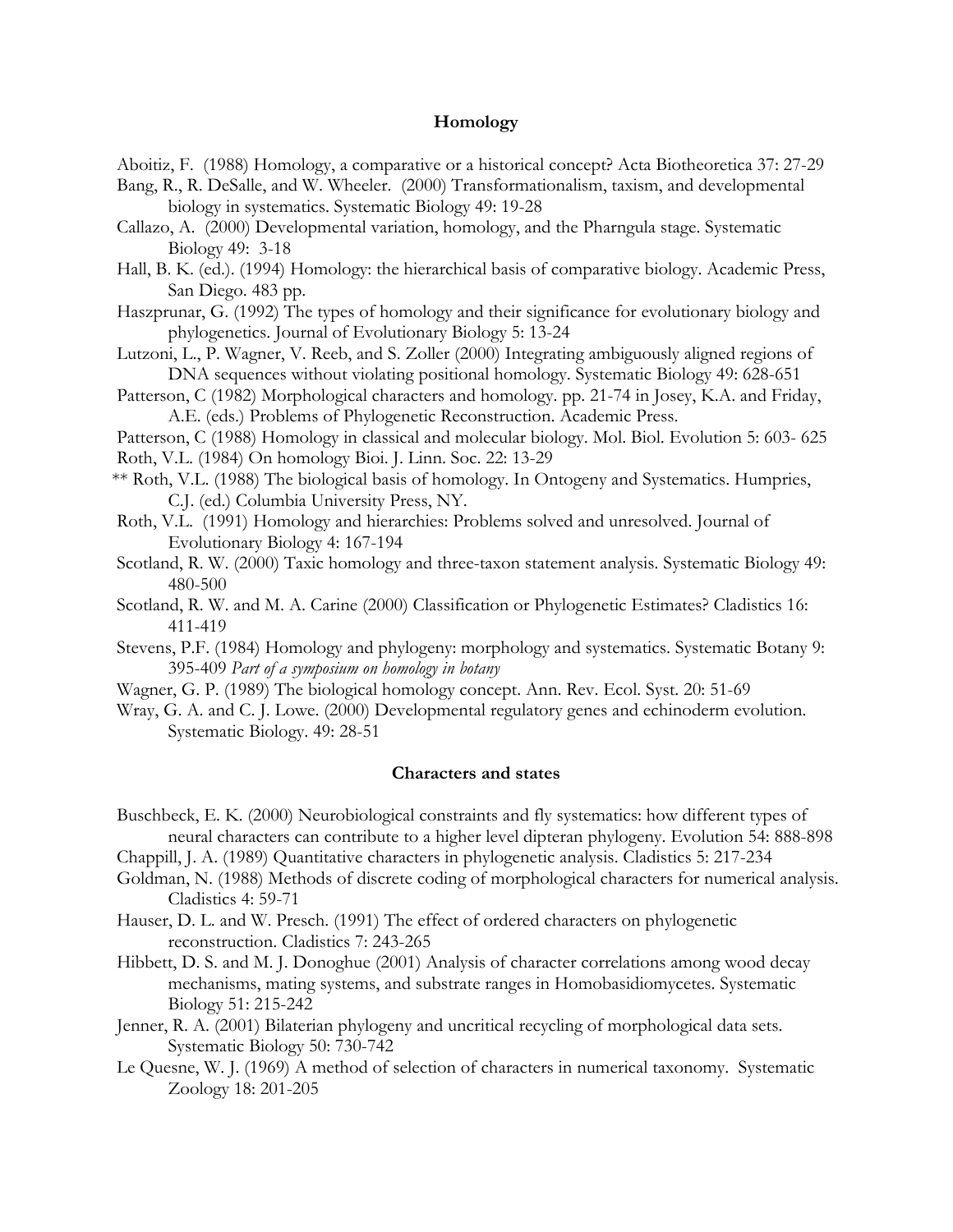- Lee, D.-C. and H. N. Bryant. (1999) A Reconsideration of the Coding of Inapplicable Characters: Assumptions and Problems. Cladistics 15: 373-378
- Lipscomb, D. L. (1992) Parsimony, homology, and the analysis of multistate characters. Cladistics 8: 45-65
- Mabee, P. M. (1989a) Assumptions underlying the ontogenetic use sequences for determining character state order. Trans. Amer. Fish. Soc. 118: 159-166
- "\*\* Mishler, B. D. (2005) The logic of the data matrix in phylogenetic analysis. In V.A. Albert (ed.), Parsimony, Phylogeny, and Genomics, pp. 57-70. Oxford University Press. "
- \*\* Mishler, B. D. and E. De Luna. (1991) The use of ontogenetic data in phylogenetic analyses of mosses. Advances in Bryology 4: 121-167
- \* Neff, N.A. (1986) A rational basis for a priori character weighting. Systematic Zoology 35: 102- 109
- Monteiro, L. R. (2000) Why morphometrics is special: the problem with using partial warps as characters for phylogenetic analysis. Systematic Biology 49: 796-800
- O'Keffe, F. R. and P. J. Wagner. (2001) Inferring and testing hypotheses of cladistic character independence by using character compatibility. Systematic Biology 50: 657-675
- Pimentel, R.A. and Riggins, R. (1987) The nature of cladistic data. Cladistics 3: 201-209
- Pogue, M. G. and M. F. Mickevich. (1990) Character definitions and character state delineation: the b?te noire of phylogenetic inference. Cladistics 6: 319-361
- Rae, T. C. (1998) The logical basis for the use of continuous characters in phylogenetic systematics." Cladistics 14: 221-228
- Schander, C. and P. Sundberg. (2001) Useful characters in gastropod phylogeny: soft information or hard facts? Systematic Biology 50: 136-141
- Simmons, M. P. and H. Ochoterena. (2000) Gaps as characters in sequence-based phylogenetic analysis. Systematic Biology 49: 369-381
- Simmons, M. P., H. Ochoterena, and T. G. Carr. (2001) Incorporation, relative homoplasy, and effect of gap characters in sequenced-based phylogenetic analysis. Systematic Biology 50: 454-461
- Simmons, N. P. (2001) Misleading results from the use of ambiguity coding to score polymorphisms in higher-level taxa. Systematic Biology 50: 613-620
- Slowinski, J. B. (1993) Unordered versus "ordered" characters. Systematic Biology 42: 155-165
- Smith, E. N. and R. L. Gutberlet jr. (2001) Generalized frequency coding: a method of preparing polymorphic multistate characters for phylogenetic analysis. Systematic Biology 51: 156-169
- \* Stevens, P.F. (1991) Character states, morphological variation, and phylogenetic analysis: a review. Systematic Botany 16: 553-583
- Strong, E. E. and D. Lipscomb. (1999) Character coding and inapplicable data. Cladistics 15: 363- 371
- Wagner, P. J. (2000) Exhaustion of morphologic character states among fossil taxa. Evolution 54: 365-386
- Wagner, G. P. (ed.). (2001) The character concept in evolutionary biology. Academic Press, San Diego.
- Wagner, P. J. (2000) Exhaustion of morphologic character states among fossil taxa. Evolution 54: 365-386
- Wiens, J. J. (1995) Polymorphic characters in phylogenetic systematics. Systematic Biology 44: 482- 500
- Wiens, J. J. (2001) Character analysis in morphological phylogenetics: problems and solutions. Systematic Biology 50: 689-699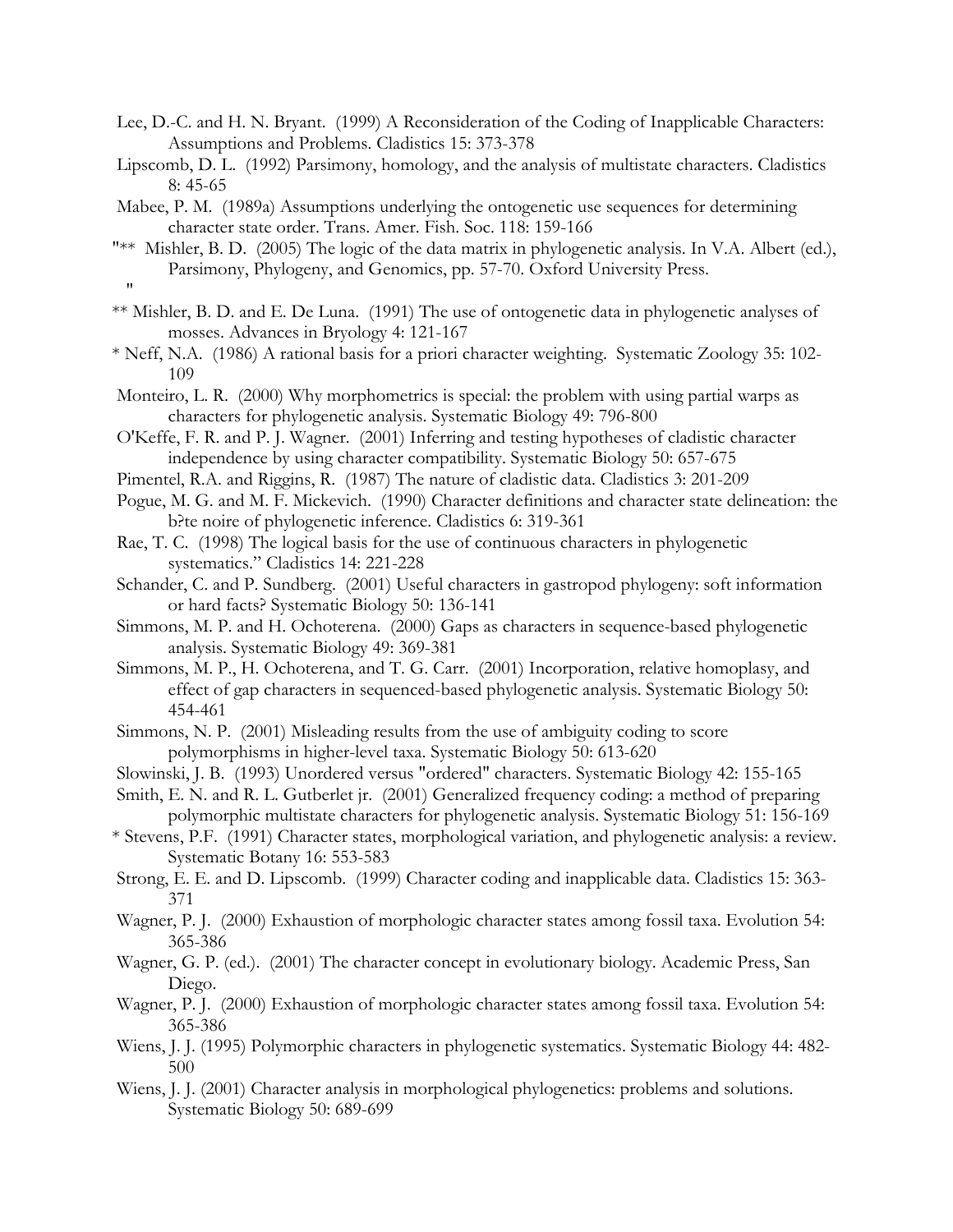Wilkinson, M. (1992) Ordered versus unordered characters. Cladistics 8: 375-385

# **Character coding**

- \* V.A. Albert, B.D. Mishler, and M.W. Chase (1992) Character-state weighting for restriction site data in phylogenetic reconstruction, with an example from chloroplast DNA. In P. Soltis, D. Soltis, and J. Doyle (eds.), Molecular Systematics of Plants, pp. 369-403. Chapman and Hall.
- V.A. Albert and B.D. Mishler (1992) On the rationale and utility of weighting nucleotide sequence data. Cladistics 8: 73-83
- \*\* V.A. Albert, M.W. Chase, and B.D. Mishler (1993) Character-state weighting for cladistic analysis of protein-coding DNA sequences. Annals Missouri Botanical Garden 80: 752-766
- Broughton, R. E., S. E. Stanley, and R. T. Durrett. (2000) Quantification of homoplasy for nucleotide transitions and transversions and a reexamination of assumptions in weighted phylogenetic analysis. Systematic Biology 49: 617-627
- Carpenter J.M. (1994) Successive weighting, reliability and evidence. Cladistics 10: 215-220
- Farris, J. S. (1969) A successive approximations approach to character weighting. Systematic Zoology 18: 374-385
- Freudenstein, J. V., Pickett, K. M., Simmons, M. P. and Wenzel, J. W. (2003) From basepairs to birdsongs: Phylogenetic data in the age of genomics. Cladistics 19: 333-347
- Goloboff, P. A. (1993) Estimating character weights during tree searches. Cladistics 9: 83-91
- Taran Grant, Arnold G. Kluge (2004) Transformation Series as an Ideographic Character Concept. Cladistics 20: 23–31
- Kirchoff, B. K.; Richter, S. J.; Remington, D. L., et al. (2004) Complex data produce better characters. Systematic Biology 53: 1-17
- Liebherr, J. K. and Zimmerman, E. C. (1998) Cladistic analysis, phylogeny and biogeography of the Hawaiian Platynin (Coleoptera: Carabidae). Systematic Entomology 23: 137-172
- Maddison, W. P. (1993) Missing data versus missing characters in phylogenetic analysis. Systematic Biology 42: 576-581
- Nixon K. C. and Davis J. I. (1991) Polymorphic taxa, missing values and cladistic analysis. Presented at: Annual meeting of the Botanical Society of America with the American Institute of Biological Sciences, San Antonio, Texas, USA, AUGUST 4-8. American Journal of Botany 78: 206
- Sennblad, B and B. Bremer. (2000) Is ther a justification for differential a priori weighting in coding sequences? A case study from rbcL and Apocynaceae s.l. Systematic Biology 49: 101-113
- Wheeler, Q.D. () Character weighting and cladistic analysis. Systematic Zoology 35: 110-123
- Whitehead D. R. and Ball G. E. (1975) Classification of the Middle American Genus (Cyrtolaus: Coleoptera: Carabidae pterostichini). Quaestiones Entomologicae 11: 591-619

Wilkinson, M. (1994) Weights and ranks in numerical phylogenetics. Cladistics 10: 321-329

Yeates, D. K. (1995) Groundplans and exemplars: Paths to the tree of life. Cladistics 11: 343-357

# **Character States & Morphometrics**

- Adams, D.C. and M.S. Rosenberg (1998) Partial warps, phylogeny, and ontogeny: A comment on Fink and Zelditch (1995). Systematic Biology 47: 168-173
- Arnold, E. N (1990) Why do morphological phylogenies vary in quality? An investigation based on comparative history of lizard clades. Proceedings of the Royal Society of London B 240: 135-172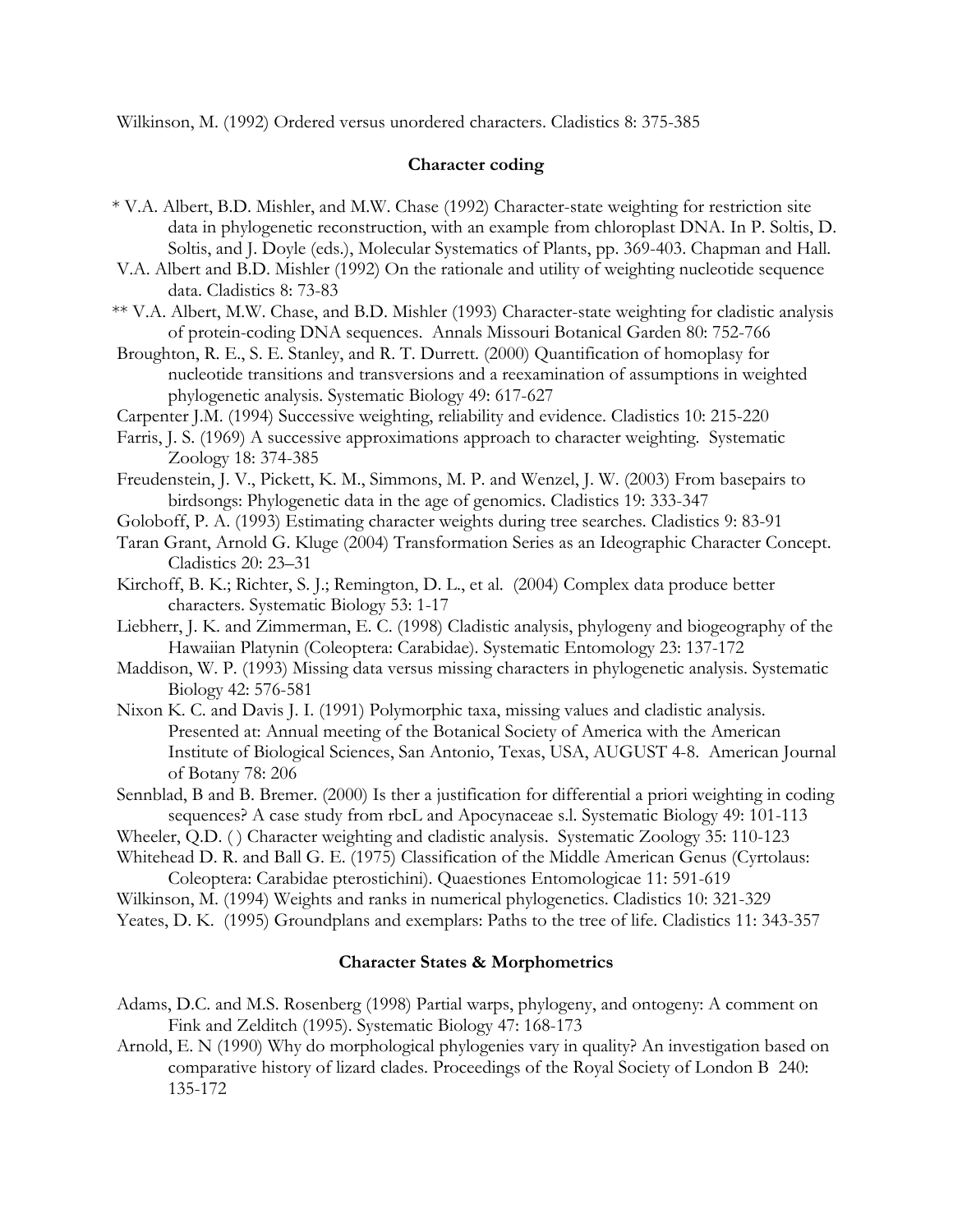- Bang, R., R. DeSalle, and W. Wheeler (2000) Transformationalism, taxism, and developemntal biology in systematics. Systematic Biology 49:
- Baker, R. H. and Wilkinson, G. S. (2001) Phylogenetic analysis of secual dimorphism and eye-span allometry in stalk-eyed flies (Diopsidae). Evolution 55: 1373-1385
- Bookstein, F. L. (1982) Foundations of morphometrics. Annual Review of Ecology and Systematics 13: 451-470
- Bookstein, F. L. (1991) Morphometric Tools for Landmark Data. Cambridge University Press.
- Bookstein, F.L. (1998) A hundred years of morphometrics. Acta Zoologica 44: 7-59
- Bookstein, F., B. Chernoff, R. Elder, J. Humphries, G. Smith & R. Strauss. (1985) Morphometrics in Evolutionary Biology. Spec. Pub. 15 Acad. Nat. Sci. Philadelphia.
- Briggs, Derek E. G.; Fortey, Richard A. (2005) Wonderful strife: systematics, stem groups, and the phylogenetic signal of the Cambrian radiation. Paleobiology 31: 94-112
- Collazo, A. (2000) Developmental variation, homology, and the pharyngula stage. Systematic Biology 49: 3-18
- Davis, J. I. (1983) Phenotypic plasticity and the selection of taxonomic characters in Puccinellia (Poaceae). Systematic Botany 8: 341-353
- Donoghue, M. J., J. A. Doyle, J. Gauthier, A. Kluge and T. Rowe. (1989) The importance of fossils in phylogeny reconstruction. Annu. Rev. Ecol. Syst. 20: 431-460
- Duarte, L. C., L. R. Monteiro, F. J. Von Zuben, S. F. Dos Reis. (2000) Variation in mandible shape in Thrichomys apereoides (Mammalia: Rodentia): geometric morphometric analysis of a complex morphological Structure. Systematic Biology 49: 563-578
- Finarelli, John A.; Clyde, William C. (2004) Reassessing hominoid phylogeny: evaluating congruence in the morphological and temporal data. Paleobiology 30: 614-651
- Fink, W. L. (1988) Phylogenetic analysis and the detection of ontogenetic patterns. pp. 71-91 in M. L. McKinney (ed.) Heterochrony in Evolution. Plenum Press, New York.
- Fink, W.L. and M.L. Zelditch. (1995) Phylogenetic analysis of ontogenetic shape transformations: a reassessment of the Piranha genus Pygocentrus (Teleostei). Systematic Biology 44: 343-360
- Fisher, D.C. (1985) Evolutionary morphology: beyond the analogous, the anecdotal, and the ad hoc. Paleobiology 11: 120-138
- Gaubert, Philippe; Wozencraft, W. Chris; Cordeiro-Estrela, Pedro, et al. (2005) Mosaics of convergences and noise in morphological phylogenies: What's in a viverrid-like carnivoran? Systematic Biology 54: 865-894
- Gauthier, J., A. Kluge and T. Rowe. (1988) Amniote phylogeny and the importance of fossils. Cladistics 4: 105-209
- Gibson GD, Gibson AJF. (1900) Heterochrony and the evolution of poecilogony: Generating larval diversity Evolution 58: 2704-2717
- Guralnick, R.P.and D.R Lindberg. (1999) Integrating developmental evolutionary patterns and mechanisms: A case study using the gastropod radula. Evolution 53:
- Guralnick, R. P. and D. R. Lindberg. (2001) Reconnecting cell and animal lineages: what do cell lineages tell us about the evolution and development of spiralia? Evolution 55: 1501-1519
- Hickman, C.S. (1980) Gastropod radulae and the assessment of form in evolutionary paleontology. Paleobiology 6, 276-294:
- Humphries, C. J. (1988) Ontogeny and systematics. Columbia University Press, New York.
- Klingenberg, C. P. and L. J. Leamy. (2001) Quantitative genetics of geometric shape in the mouse mandible. Evolution 55: 2342-2352
- Kluge, A. G. and R. E. Strauss. (1985) Ontogeny and systematics. Annual Review of Ecology and Systematics 16: 247-268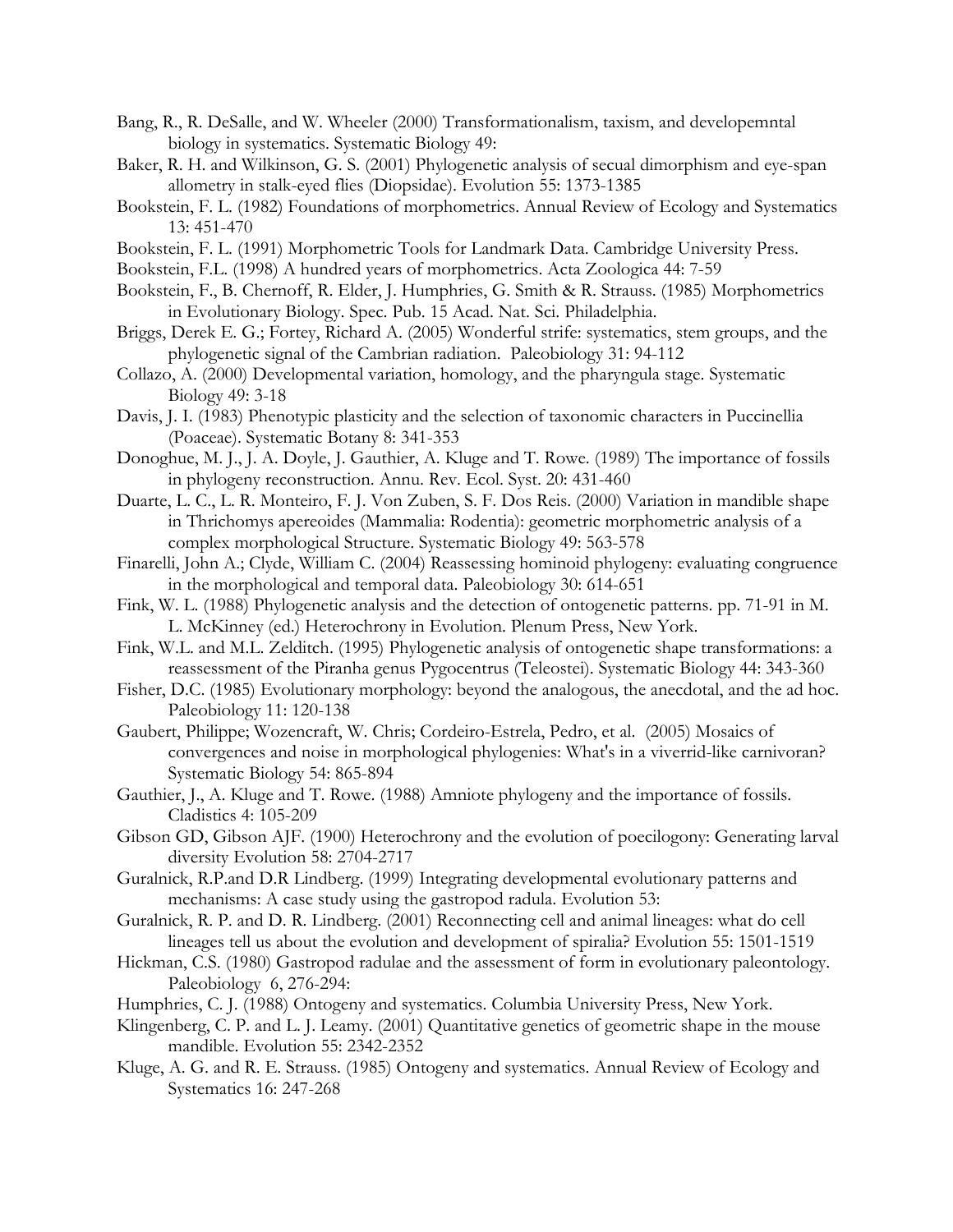Kluge, A. J. (1989) A concern for evidence and a phylogenetic hypothesis of relationships among Epicrates (Boidae, Serpentes). Systematic Zoology 38: 7-25

- Lauder, G. V. (1990) Functional morphology and systematics: studying functional patterns in an historical context. Annual Review of Ecology and Systematics 21: 317-340
- Mabee, P. M. (1989) Assumptions underlying the use of ontogenetic sequences for determining character state order. Trans. Amer. Fish. Soc. 118: 159-166
- Mabee, P. M., K. L. Olmstead, and C. C. Cubbage. (2000) An experimental study of intrspecific variation, developmental timing, and heterochrony in fishes. Evolution 54: 2091-2106
- MacLeod, N. (1999) Generalizing and extending the eigenshape method of shape space visualization and analysis. Paleobiology 25: 107-138
- Magwene, P. M. (2001) Comparing ontogenetic trajectories using growth process data. Systematic Biology 50: 640-666
- McDade, L. (1990) Hybrids and phylogenetic systematics. I. Pattrerns of character expression in hybrids and their implications for cladistic analysis. Evolution 44: 1685-1700
- Mead, A. J. (2000) Sexual dimorphism and paleoecology in Teloceras, a North American Miocene rhinoceros. Paleobiology 26: 689-706
- Muller, M. and Q. C. B. Cronk. (2001) Evolution of a morpholgoical novelty: a phylogenetic analysis of growth patterns in Streptocarpus (Geseneriaceae). Evolution 55: 918-929
- Monteiro, L. R. (1999) Multivariate regression models and geometric morphometrica: the search for causal factors in the analysis of shape. Systematic Biology 48: 192-199
- Monteiro, L. R. (2000) Why morphometrics is special: the problem with using partial warps as characters for phylogenetic inference. Systematic Biology 49: 796-799
- Nijhout, H. F. (1990) Metaphors and the role of genes in development BioEssays 12: 441-446
- O'Keefe, F. R., O. Rieppel, and P. M. Sander. (1999) Shape disassociation and inferred heterochrony in a clade of pachypleurosaurs (Reptilia, Sauropterygia). Paleobiology 25: 504- 517
- Raup, D.M. (1972) Approaches to morphologic analysis. In Schopf, T.J.M. (ed.), Models in pproaches to morphologic analysis. In Schopf, T.J.M. (ed.), Models in Paleobiology, 28044. Freeman, Cooper, San Francisco.
- Renaud, S., M. Benammi, and J.-J.. Jaeger. (1999) Morphological evolution of the murin rodent Paraethomys in response to climativ variations (Mio-Liocene of North Africa). Paleobiology 25: 369-382
- \*\* Rohlf, F. J. (1990) Morphometrics. Annual Review of Ecology and Systematics 21: 29-316
- Rohlf, F.J., A. Loy A, & M. Corti. (1996) Morphometric analysis of old world talpidae (Mammalia, Insectivora) using partial-warp scores. Systematic Biology 45: 344-362
- Rohlf, F.J. (1998) On applications of geometric morphometrics to studies of ontogeny and phylogeny. Systematic Biology 47: 147-158
- Rohlf, F. J. (2001) Comparative methods for the analysis of continuous variables: geometric interpretations. Evolution 55: 2143-2160
- Roth-Nebelsick, A., G. Grimm, V. Mosbrugger, H. Hass, and H. Kerp. (2000) Morphometric analysis of Rhynia and Asteroxylon: testing functional aspects of early land plant evolution. Paleobiology 26: 405-418
- Samadi, S., P. David, and P. Jarne. (2000) Variation of shell shape in the clonal snail Melanoides tuberculata and its consequences for the interpretation of fossil series. Evolution 54: 492-502
- Slice, D. E. (2001) Landmark coordinates aligned by procrustes analysis do not lie in Kendall's shape space. Systematic Biology 50: 141-149
- Smith, E. N. and R. L. Gutberlet. (2001) Generalized frequency coding: a method of preparing polymorphic multistate characters for phylogenetic analysis. Systematic Biology 50: 159-169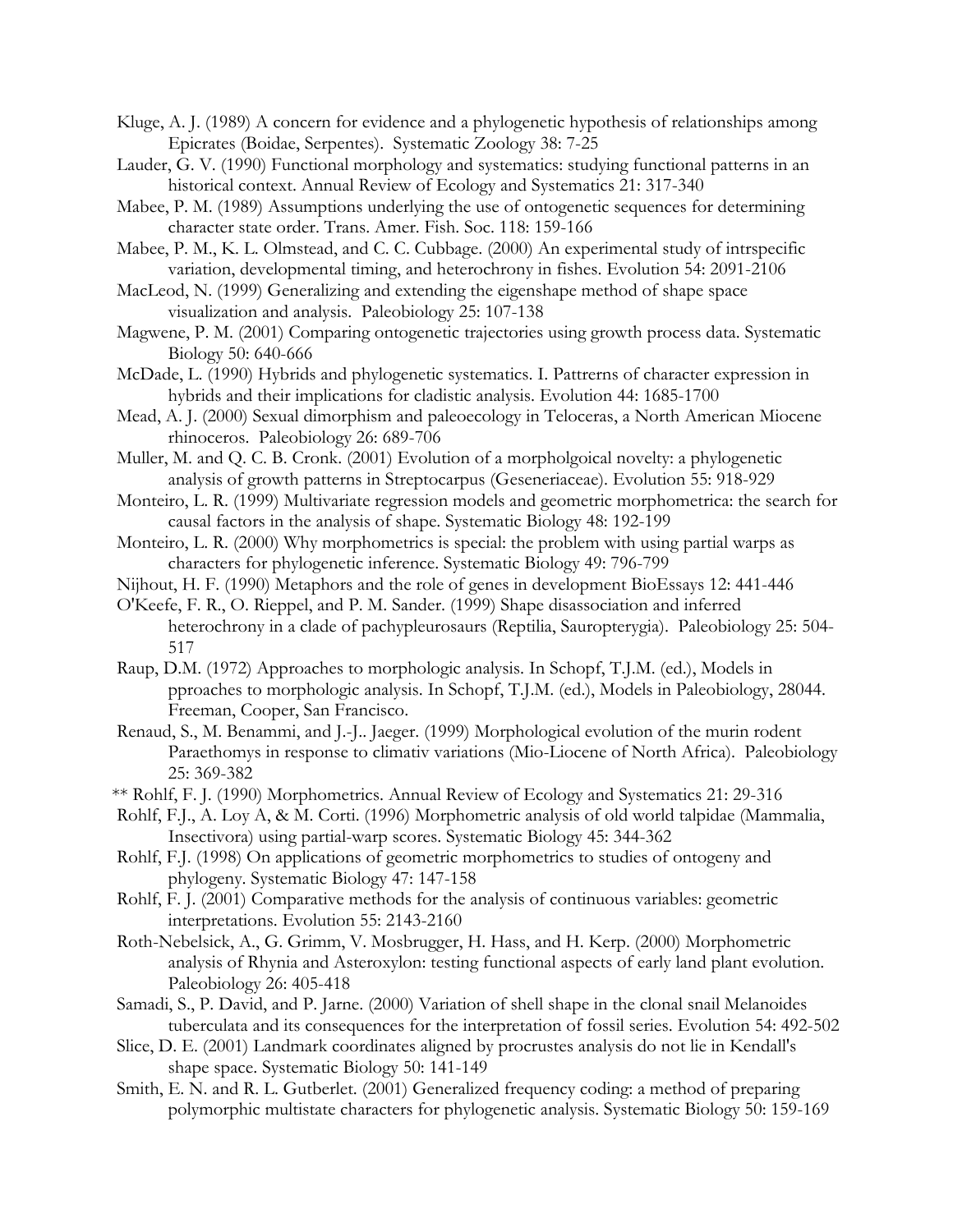- Smith, Nathan D., Turner, Alan H. (2005) Morphology's role in phylogeny reconstruction: Perspectives from paleontology. Systematic Biology 54: 166-173
- Strauss, R. E. and F. L. Bookstein. (1982) The truss: Body form reconstructions in morphometrics. Systematic Zoology 31: 113-135
- Sultan, S. E. (1987) Evolutionary implications of phenotypic plasticity in plants. Evolutionary Biology 21: 127-178
- Swiderski, D.L. and M.L. Zelditch. (1998) Why morphometrics is not special: Coding quantitative data for phylogenetic analysis. Systematic Biology 47: 508-519
- Thompson, D'A. W. (1942) On growth and form (Complete Revised Edition, 1992: an unabridged and unaltered replica of the1942 edition, paperback). Dover.
- Walker, J. A. (2000) Ability of geometric morphometric methods to estimate a known covariance matrix Systematic Biology 49: 686-696
- Wake, D.B. (1983) Functional and Evolutionary Morphology. 25th Anniv. Issue of Perspectives in Biology and Medicine.
- Webster, Mark; Zelditch, Miriam Leah (2005) Evolutionary modifications of ontogeny: heterochrony and beyond. Paleobiology 31: 354-372
- Wiley, E. O. (1981) Phylogenetics: the theory and practice of phylogenetic systematics. John Wiley and Sons, New York.
- \* Wiens, J. J. (2000) Phylogenetic Analysis of Morphological Data. Smithsonian Institution Press, Washington D.C.
- Wiens, J. J. (2001) Character analysis in morphological phylogenetics: problems and soultions. Systematic Biology 50: 689-699
- Wiens, John J.; Bonett, Ronald M.; Chippindale, Paul T. (2005) Ontogeny discombobulates phylogeny: Paedomorphosis and higher-level salamander relationships. Systematic Biology 54: 91-110
- Wiens, John J. (2004) The role of morphological data in phylogeny reconstruction. Systematic Biology 53: 653-661
- Young NM, Hallgrimsson B. (2005) Serial homology and the evolution of mammalian limb covariation structure. Evolution 59: 2691-2704
- \*\* Zelditch, M.L., W.L. Fink, and D.L. Swiderski. (1995) Morphometrics, homology, and phylogenetics: quantified characters as synapomorphies. Systematic Biology 44: 179-189
- Zelditch, M. L. and W. L. Fink. (1996) Heterochrony and heterotopy: stability and innovation in the evolution of form. Paleobiology 22: 241-254
- Zelditch, M.L., W.L. Fink, D.L. Swiderski, and B.L. Lundrigan. (1998) On applications of geometric morphometrics to studies of ontogeny and phylogeny: A reply to Rohlf. Systematic Biology 47: 159-167
- Zelditch, M. L. and W. L. Fink. (1998) Partial warps, phylogeny and ontogeny: A reply to Adams and Rosenberg. Systematic Biology 47: 345-348
- Zelditch, M. L., H. D. Sheets, and W. L. Fink. (2000) Spatiotemporal reorganization of growth rates in the evolution of ontogeny. Evolution 54: 1363-1371

# **Molecular data**

- Albert, V. A. and B. D. Mishler. (1992) On the rationale and utility of weighting nucleotide sequence data. Cladistics 8: 73-83
- Albert, V. A., B. D. Mishler and M. W. Chase. (1992) Character-state weighting for restriction site data in phylogenetic reconstruction, with an example from chloroplast DNA. Pages 369-403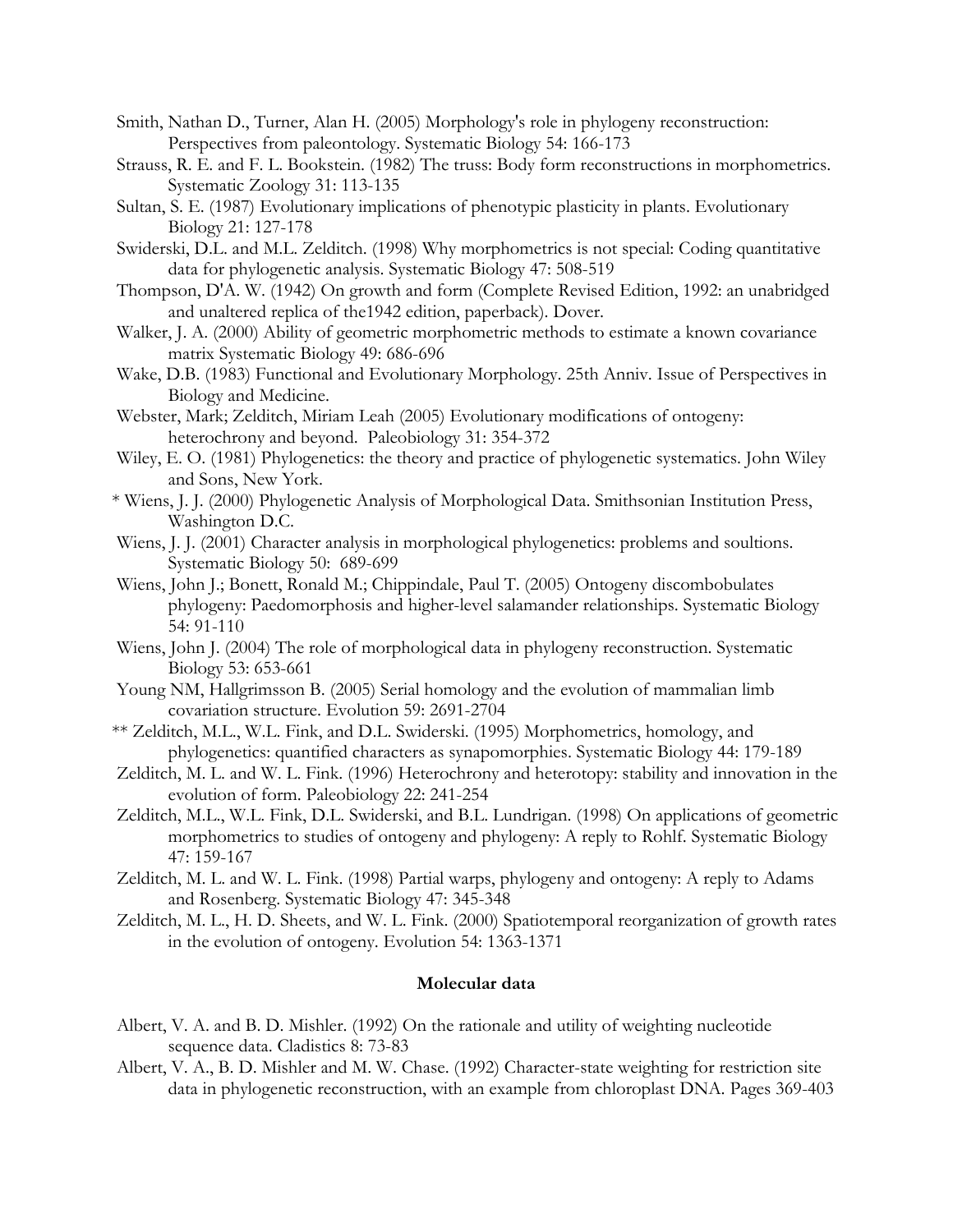in Molecular Systematics of Plants (Soltis, P. S., D. E. Soltis and J. J. Doyle, ed.). Chapman & Hall, New York.

- Avise, J. C., J. Arnold, R. M. Ball, E. Bermingham, T. Lamb, J. E. Neigel, C. A. Reeb and N. C. Saunders. (1987) Intraspecific phylogeography: the mitochondrial DNA bridge between population genetics and systematics. Annual Review of Ecology and Systematics 18: 489-522
- Avise, J. C. (1989) Gene trees and organismal histories: a phylogenetic approach to population biology. Evolution 43: 1192-1208
- Baker, R. H., G. S. Wilkinson, R. DeSalle. (2001) Phylogenetic utility of different types of molecular data used to infer evolutionary relationships among stalk-eyed flies (Diopsidae). Systematic Biology 50: 87-105
- Bledsoe, A. H. and R. J. Raikow. (1990) A quantitative assessment of congruence between molecular and nonmolecular estimates of phylogeny. J. Mol. Evolution 30: 247-259
- Bremer, K. (1988) The limits of amino acid sequence data in angiosperm phylogenetic reconstruction. Evolution 42: 795-803
- Broughton, R. E., S. E. Stanley, and R. T. Durrett. (2000) Quantification of homoplasy for nucleotide transitions and transversions and a reexamination of assumptions in weighted phylogenetic analyses. Systematic Biology 49: 617-627
- Bruns, T. D., T. J. White and J. W. Taylor. (1991) Fungal molecular systematics. Annu. Rev. Ecol. Syst. 22: 525-564
- Collins, Timothy M.; Fedrigo, Olivier; Naylor, Gavin J. P. (2005) Choosing the best genes for the job: The case for stationary genes in genome-scale phylogenetics. Systematic Biology 54: 493-500
- \* Cracraft, J. (1987) DNA hybridization and avian phylogenetics. Evolutionary Biology 21: 47-96
- Creer S, Malhotra A, Thorpe RS, et al. (2005) Targeting optimal introns for phylogenetic analyses in non-model taxa: experimental results in Asian pitvipers. Cladistics 21: 390-395
- DeBry, R. W. (1999) Maximum likelihood analysis of gene-based and structure-based process partitions, using mammalian mitochondrial genomes. Systematic Biology 48: 286-299
- DeSalle, R. and D. A. Grimaldi. (1991) Morphological and molecular systematics of the Drosophilidae. Annual Review of Ecology and Systematics 22: 447-475
- \*\* Donoghue, M. J. and M. J. Sanderson. (1992) The suitability of molecular and morphological evidence in reconstructing plant phylogeny. Pages 340-368 in Molecular Systematics of Plants (Soltis, P. S., D. E. Soltis and J. J. Doyle, ed.). Chapman & Hall, New York.
- Doyle, J. J. (1992) Gene trees and species trees: molecular systematics as one-character taxonomy. Systematic Botany 17: 144-163
- Fleissner, Roland; Metzler, Dirk; Von Haeseler, Arndt. (2005) Simultaneous statistical multiple alignment and phylogeny reconstruction. Systematic Biology 54: 548-561
- Giribet G. (2005) Generating implied alignments under direct optimization using POY . Cladistics 21: 396-402
- Givnish, T. J. and K. J. Sytsma (1997). Homoplasy in molecular vs. morphological data: the likelihood of correct phylogenetic inference. Molecular (1997) Evolution and Adaptive Radiation. (T. J. Givnish and K. J. Sytsma, eds). Cambridge, Cambridge University Press: 55- 101
- Hillis, D. M. (1987) Molecular versus morphological approaches to systematics. Annual Review of Ecology and Systematics 18: 23-42
- Hillis, D. M., J. J. Bull, M. E. White, M. R. Badgett and I. J. Molineux. (1992) Experimental phylogenetics: generation of a known phylogeny. Science 255: 589-592
- Hillis, D.M. (1995) Approaches for assessing phylogenetic accuracy. Systematic Biology 44: 39523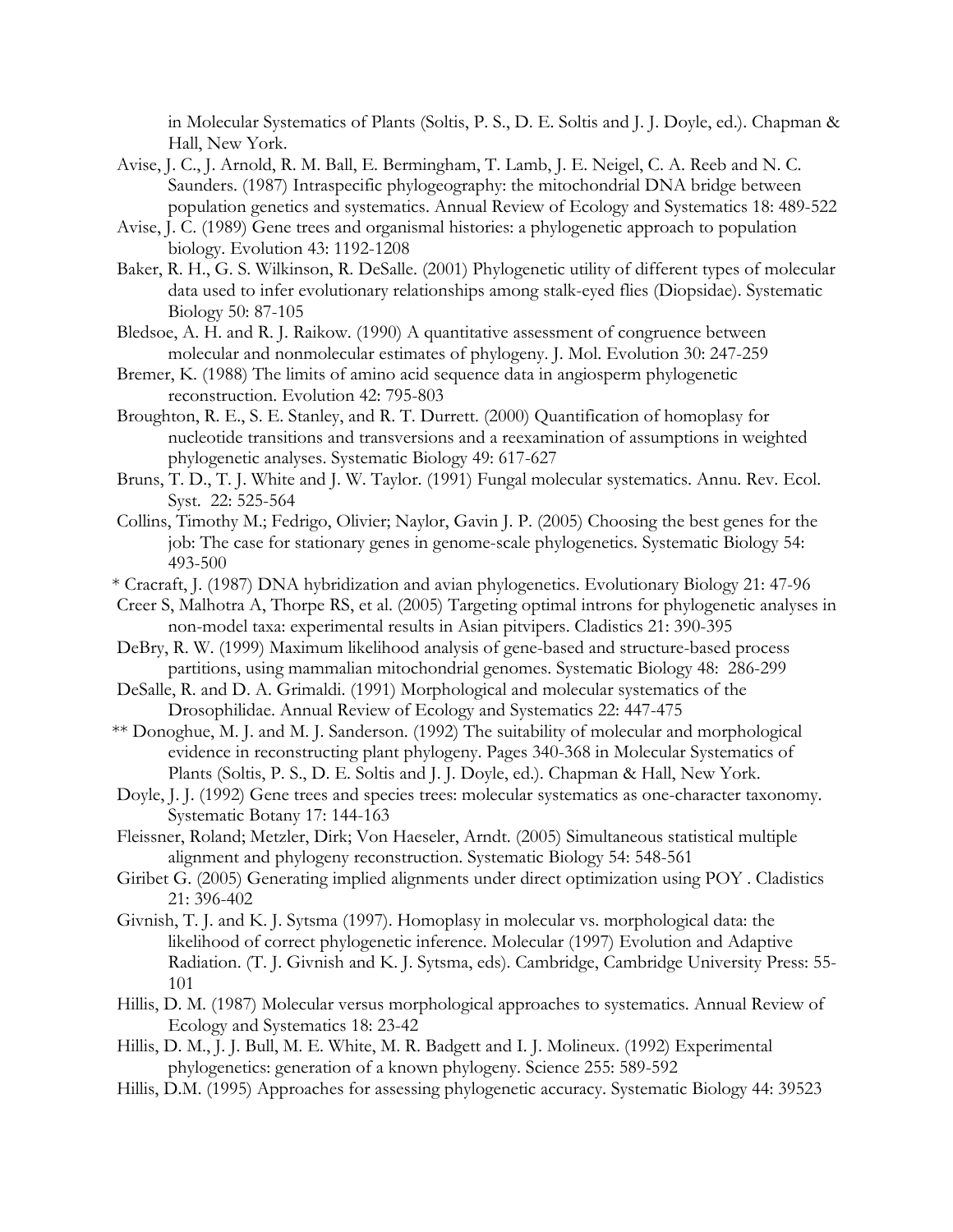- Hillis, D. M., C. Moritz and B. K. Mable (eds.). (1996) Molecular Systematics, second edition. Sinauer, Sunderland, MA. 655 pp.
- Hillis, D. M. and J. J. Wiens. (2000) Molecules versus morphology in systematics: conflicts, artifacts, and misconceptions. pp. 1-19 in J. J. Wiens (ed.), Phylogenetic Analysis of Morphological Data. Washington DC, Smithsonian Institution Press.
- Huelsenbeck, J. P. and R. Nielsen. (1999) Effect of non-independent substitution on phylogenetic accuracy. Systematic Biology 49: 317-328
- Laamanen TR, Meier R, Miller MA, et al. (2005) Phylogenetic analysis of Themira (SepsidaeDiptera): sensitivity analysis, alignment, and indel treatment in a multigene study. Cladistics 21: 258-271
- Lutzoni, F., P. Wagner, V. Reeb and S. Zoller. (2000) Integrating ambiguously aligned regions of DNA sequences in phylogenetic analyses without violating positional homology. Systematic Biology 49: 628-651
- Macey, J. R., J. A. Schulte II, and A. Larson. (2000) Evolution and phylogenetic information content of mitochondrial genomic structural features illustrated with acrodont lizards. Systematic Biology 49: 257-277
- Mindell, D. P. and R. L. Honeycutt. (1990) Ribosomal RNA in vertebrates: evolution and phylogenetic applications. Annual Review of Ecology and Systematics 21: 541-566
- \*\* Mishler, B. D. (1994) The cladistic analysis of molecular and morphological data. American Journal of Physical Anthropology 94: 143-156
- Mishler, B. D., K. Bremer, C. J. Humphries and S. P. Churchill. (1988) The use of nucleic acid sequence data in phylogenetic reconstruction. Taxon 37: 391-395
- \* Miyamoto, M. M. and J. Cracraft (eds.). (1991) Phylogenetic analysis of DNA sequences. Oxford University Press, New York. 358 pp.
- Nei, M. and F. Tajima. (1987) Problems arising in phylogenetic inference from restriction-site data. Mol. Biol. Evolution 4: 320-323
- Palmer, J. D., R. K. Jansen, H. J. Michaels, M. W. Chase and J. R. Manhart. (1988) Chloroplast DNA variation and plant phylogeny. Ann. Mo. Bot. Gard. 75: 1180-1206
- Palmer, J. D. and L. A. Herbon. (1988) Plant mitochondrial DNA evolves rapidly in structure, but slowly in sequence. J. Mol. Evolution 28: 87-97
- Patterson, C. (ed.). (1987) Molecules and Morphology in Evolution: Conflict or Compromise. Cambridge Univ. Press, Cambridge.
- Patterson, C., D. M. Williams and C. J. Humphries. (1993) Congruence between molecular and morphological phylogenies. Annual Review of Ecology and Systematics 24: 153-188
- Penny, D., M. Hasegawa, P. J. Waddell, and M. D. Hendy. (1999) Mammalian evolution: timing and implications from using the LogDeterminant transform for proteins of differing amino acid composition. Systematic Biology 48: 76-93
- Pisani, Davide. (2004) Identifying and removing fast-evolving sites using compatibility analysis: An example from the arthropoda. Systematic Biology 53: 978-989
- Posada, D. and K. A. Crandall. (2001) Selecting the best fit model of nucleotide substitution. Systematic Biology 50: 580-601
- Saitou, N. and M. Nei. (1987) The neighbor-joining method: a new method for reconstructing phylogenetic trees. Mol. Biol. Evolution 4: 406-425
- Sanderson, M. J. and M. J. Donoghue. (1989) Patterns of variation in levels of homoplasy. Evolution 43: 1781-1795
- Sarich, V. M., C. W. Schmid and J. Marks. (1989) DNA hybridization as a guide to phylogenies: a critical analysis. Cladistics 5: 11749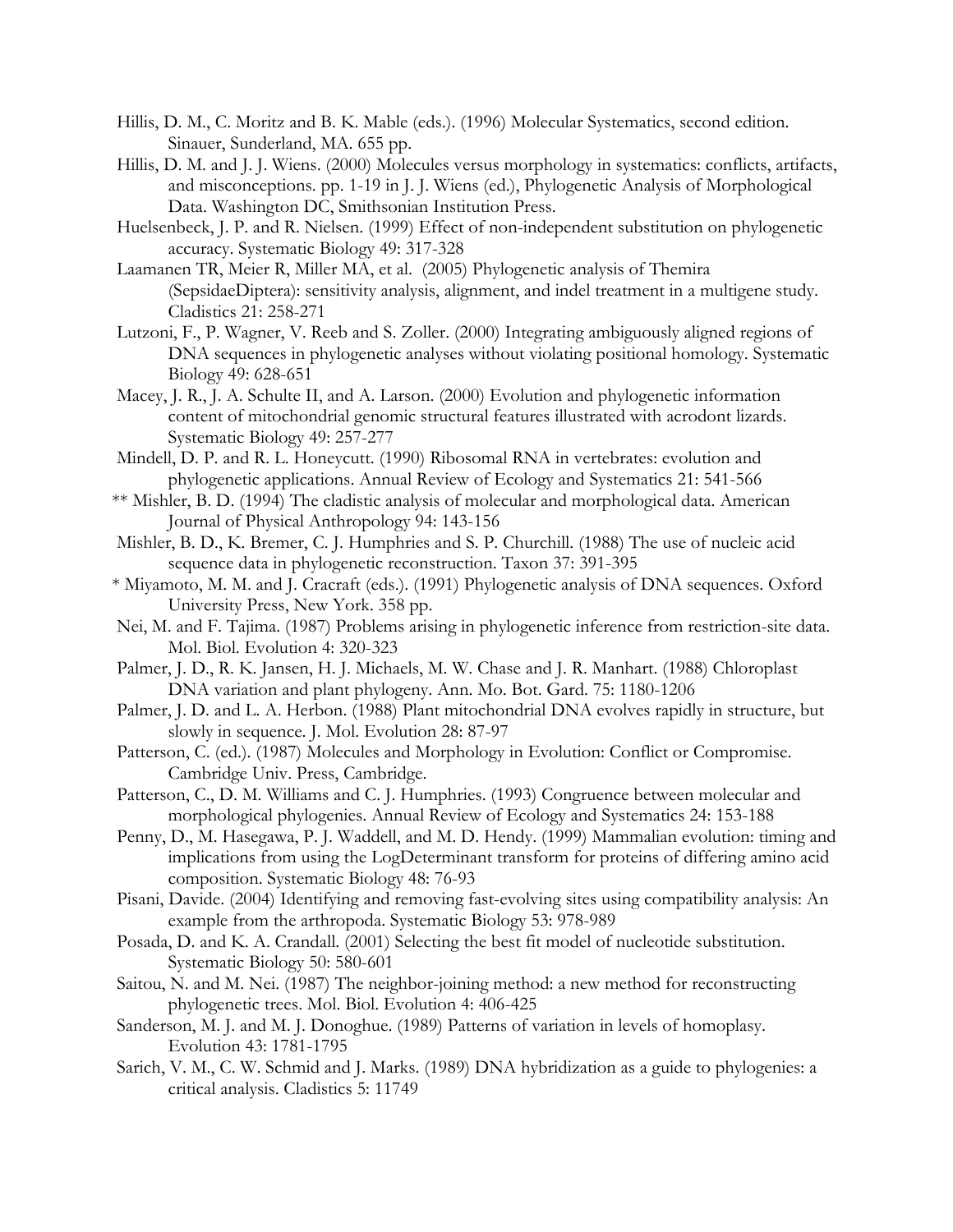- Sennblad, B. and B. Bremer. (2000) Is there justification for differential a priori weighting in coding sequences? A case study from rbcL abd Apocynaceae s.l. Systematic Biology 49: 101-113
- \* Sibley, C. G. and J. E. Ahlquist. (1986) Reconstructing bird phylogeny by comparing DNAs. Sci. Am. 254: 82-92
- Simmons, M. P. (2000) A Fundamental Problem with Amino-Acid-Sequence Characters for Phylogenetic Analyses. Cladistics 16: 274-282
- Simmons, M. P. and H. Ochoterena. (2000) Gaps as characters in sequence-based phylogenetic analyses. Systematic Biology 49: 369-381
- Simmons, M. P., H. Ochoterena, and T. G. Carr. (2001) Incorporation, relative homoplasy, and effect of gap characters in sequence-based phylogenetic analyses. Systematic Biology 50: 454- 462
- Slowinski, J. B. and B. S. Arbogast. (1999) Is the rate of molecular evolution inversely related to body size? Systematic Biology 48: 396-399
- Smith, A. B. (1989) RNA sequence data in phylogenetic reconstruction: testing the limits of its resolution.
- Smith, R. L. and K. J. Sytsma. (1990) Evolution of Populus nigra (sect. Aigeiros): introgressive hybridization and the chloroplast contribution of Populus alba (sect. Populus ). Am. J. Bot. 77 1176-1187
- Springer, M. S., H. M. Amrine, A. Burk, and M. J. Stanhope. (1999) Additional support for Afrotheria and Paenungulata, the performance of mitochondrial versus nuclear genes, and the impact of data partitions with heterogeneous base composition. Systematic Biology 48: 65-75
- Steel, M., D. Huson, and P. J. Lockhart. (2000) Invariable sites models and their use in phylogeny reconstruction. Systematic Biology 49: 225-232
- Sytsma, K. J., J. F. Smith and L. D. Gottlieb. (1990) Phylogenetics in Clarkia (Onagraceae): restriction site mapping of chloroplast DNA. Systematic Botany 15: 280-295
- Sytsma, K. J. (1990) DNA and morphology: inference of plant phylogeny. Trends Ecol. Evolution 5: 104-110
- Terry MD, Whiting MF. (2005) Comparison of two alignment techniques within a single complex data set: POY versus Clustal. Cladistics 21: 272-281
- Van Dijk, M. A. M., E. Paradis, F. Catzeflis, and W. W. De Jong. (1999) The virtues of gaps: Xenarthran (edentate) monophyly supported by a unique deletion in aA-Crystallin. Systematic Biology 48: 94-106
- Waddell, P. J., Y. Cao, J. Hauf, M. Hasegawa. (1999) Using novel phylogenetic methods to evaluate mammalian mtDNA, including amino acid-invariant sites-LogDet plus site stripping, to detect internal conflicts in the data, with special reference to the positions of hedgehog, armadillo, and elephant. Systematic Biology 48: 31-53
- Wheeler, W. C. (1995) Sequence alginment, parameter sensistivity and the phylogenetic analysis of molecular data. Systematic Biology 44: 321-331
- Wheeler, W. C. (2001) Homology and the Optimization of DNA Sequence Data. Cladistics 17: S3- S11
- Wilgenbusch, J. and K. deQueiroz. (2000) Phylogenetic relationships among the phyrnosomatid sand lizards inferred from mitochondrial DNA sequences generated by heterogeneous evolutionary processes. Systematic Biology 49: 592-612
- Xia, X. (2000) Phylogenetic relationship among horseshoe crab species: effect of substitution models on phylogenetic analyses. Systematic Biology 49: 87-100
- Yang, Z. (1996) Among-site rate variation and its impact on phylogenetic analyses. Trends Ecol. Evolution 11: 367-372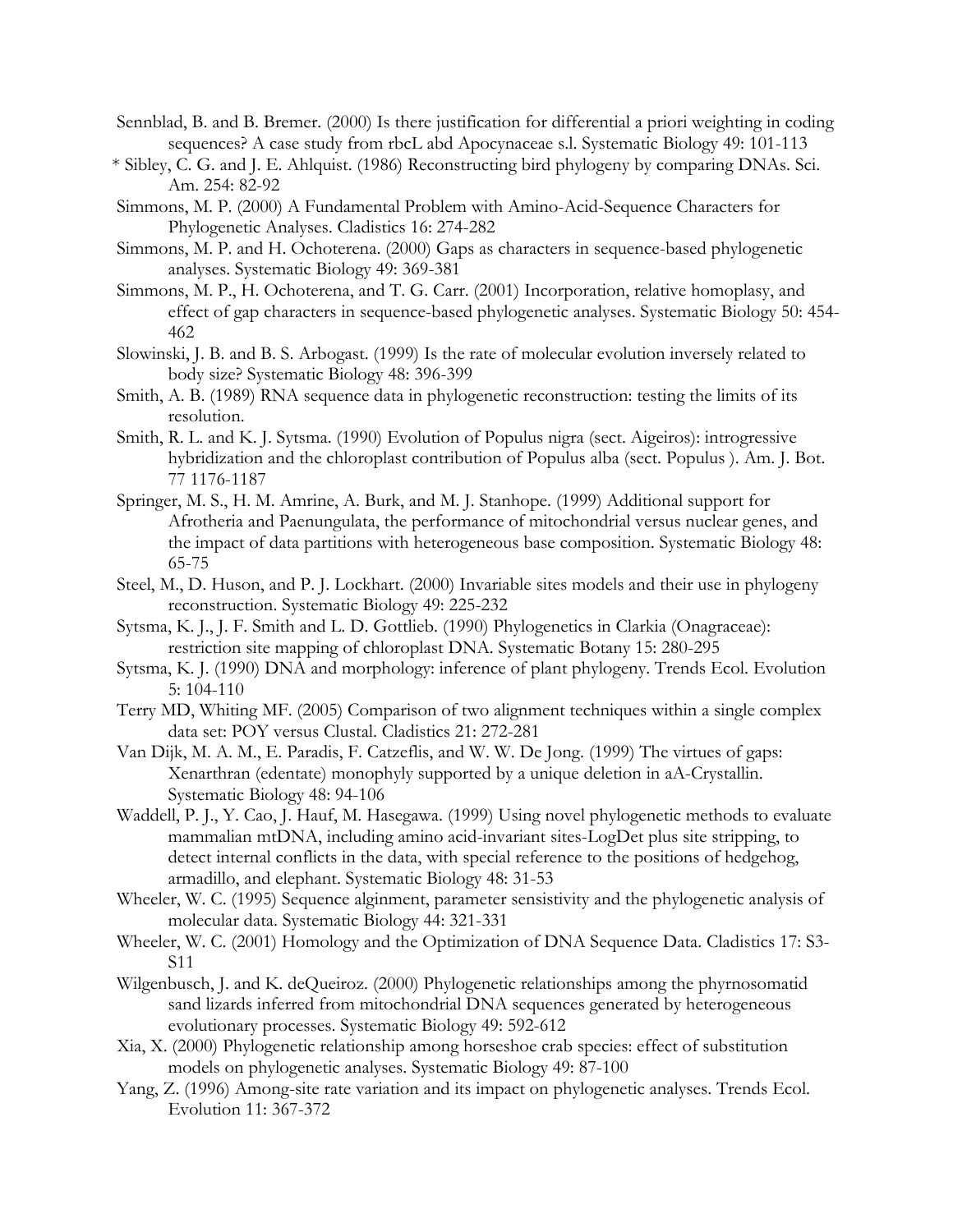- Zimmer, E. A., R. K. Hamby, M. L. Arnold, D. A. LeBlanc and E. C. Theriot. (1989) Ribosomal RNA phylogenies and flowering plant evolution. pp 205-214 in The Hierarchy of Life (Fernholm, B., K. Bremer and H. Jornvall, ed.). Elsevier, Amsterdam. 205-214 in The Hierarchy of Life (Fernholm, B., K. Bremer and H. Jornvall, ed.). Elsevier, Amsterdam.
- Zurawski, G. and M. T. Clegg. (1987) Evolution of higher-plant chloroplast DNA-encoded genes: Implications for structure-function and phylogenetic studies. Ann. Rev. Plant Physiol. 38: 391-418

#### **Classification - Basic Principals**

- Avise, J.C. and G.C. Johns. (1999) Proposal for a standardized temporal scheme of biological classification for extant species. PNAS 96: 7358-7363
- Ax, P. (1987) The phylogenetic system: The systematization of organisms on the basis of their phylogenesis. John Wiley & Sons, New York.
- Blackwell, W. H. and M. J. Powell. (1999) Reconciling kingdoms with codes of nomenclature: is it necessary? Systematic Biology 48: 406-412
- Bock, W. J. (1977) Foundations and methods of evolutionary classification. Pages 851-895 in Major patterns in vertebrate evolution (Hecht, M. K., P. C. Goody and B. M. Hecht, ed.). Plenum, New York.
- \*\* de Queiroz, K. (1988) Systematics and the Darwinian revolution. Phil. Sci. 55: 238-259

Farris, J. S. (1974) Formal definitions of paraphyly and polyphyly. Systematic Zoology 23: 548-554

Hennig, W. (1966) Phylogenetic systematics. University of Illinois Press, Urbana.

- Lee, M. S. Y. (2001) Snake origins and the need for scientific agreement on vernacular names. Paleobiology 27: 1-6
- Mayr, E. (1998) Two empires or three? PNAS 95: 9720-9723
- Nelson, G. (1973) Classification as an expression of phylogenetic relationships. Systematic Zoology 22: 344-359
- Padian, K. (1999) Charles Darwin's views of classification in theory and practice. Systematic Biology 48: 352-364
- Robeck, H. E., C. C. Maley, and M. J. Donghue. (2000) Taxonomy and temproal diversity patterns. Palebiology 26: 171-187
- Sneath, P. H. A. and R. R. Sokal. (1973) Numerical taxonomy. W.H. Freeman, San Francisco.
- Wiley, E. O. (1981) Phylogenetics: the theory and practice of phylogenetic systematics. John Wiley and Sons, New York.
- Woese, C.R. (1998) Default taxonomy: Ernst Mayr's view of the microbial world. P NATL ACAD SCI USA 95 (19) 11043-11046
- Species Concepts ()
- Aguilar, J. F., J. A. Rossello, and G. N. Feliner. (1999) Molecular evidence for the compilospecies model of reticulate evolution in Armeria (Plumbaginaceae). Systematic Biology 48: 735-755
- Balakrishnan, Rohini (2005) Species concepts, species boundaries and species identification: A view from the tropics Systematic Biology 54: 689-693
- Bremer, K. and H. E. Wanntorp. (1979) Geographic populations or biological species in phylogeny reconstruction? Systematic Zoology 28: 220-224
- Brower, A. V. Z. (1999) Delimitation of phylogenetic species with DNA sequences: a critique of Nixon's population aggregation studies. Systematic Biology 48: 199-213

 Cantino, P. D., H. N. Bryant, K. de Queiroz, M. J. Donoghue, T. Eriksson, D. M. Hillis, and M. S. Y. Lee. (1999) Species names in phylogenetic nomenclature. Systematic Biology 48: 790-808

Cohan, F. M. (2001) Bacterial species and speciation. Systematic Biology 50: 513-524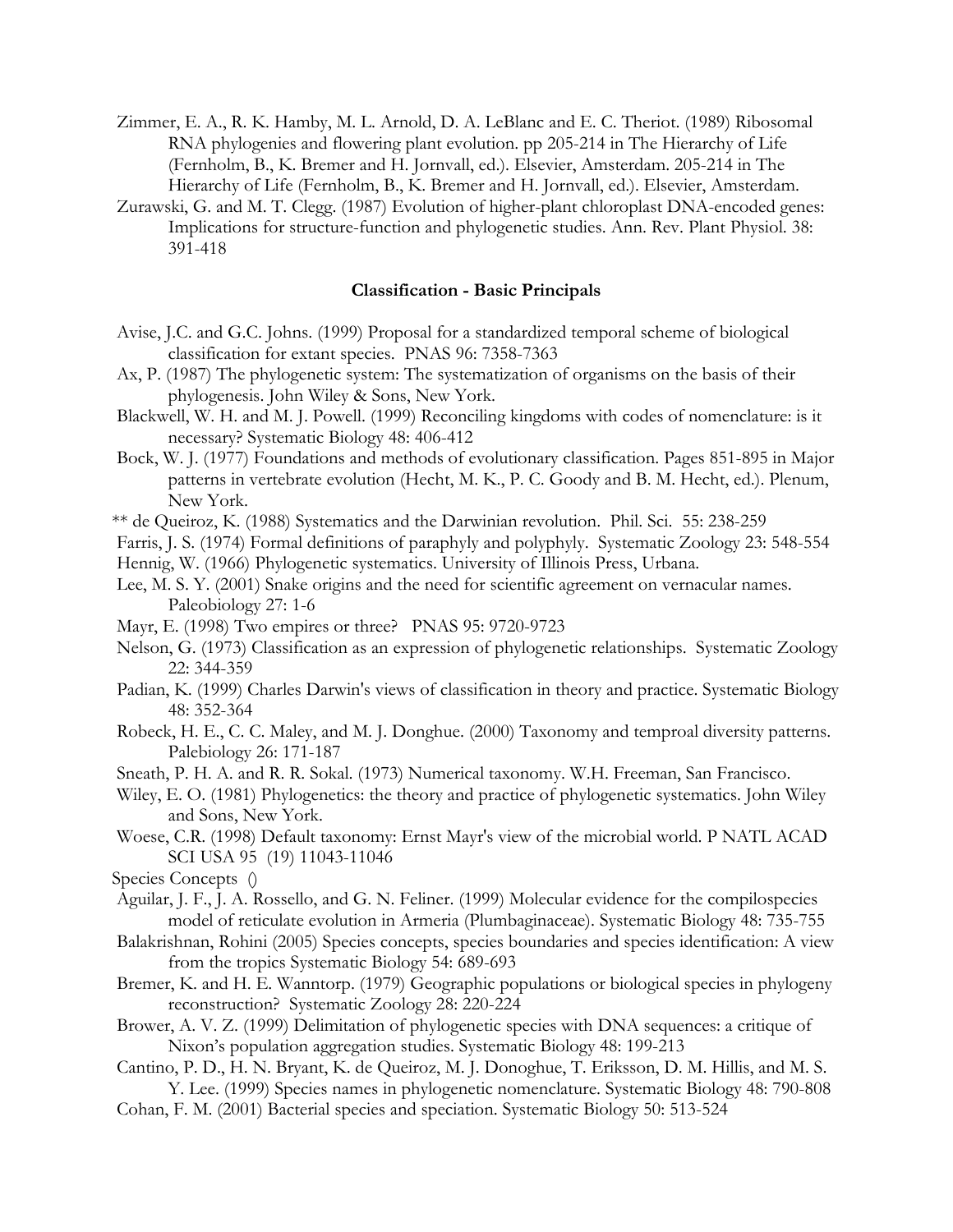Cracraft, J. (1983) Species concepts and speciation analysis. Curr. Ornith. 1: 159-187

 Cronquist, A. (1978) Once again, what is a species? Pp. 3-20 in Biosystematics in agriculture, ed. J. A. Romberger. Montclair, New Jersey: Allanheld & Osmun.

- Davis, J. I. (1995) Species concepts and phylogenetic analysis -- introduction. Systematic Botany 20: 555-559 *Introduction to a symposium -- several relevant papers here*
- Donoghue, M. J. (1985) A critique of the biological species concept and recommendations for a phylogenetic alternative. Bryologist 88: 172-181
- Ehrlich, P. R. and P. H. Raven. (1969) Differentiation of populations. Science 165: 1228-1232
- Ehrlich, P. R. and R. R. White. (1980) Colorado Checkerspot Butterflies: isolation, neutrality, and the biospecies. Am. Nat. 115: 328-341
- Eldredge, N. and J. Cracraft. (1980) Phylogenetic patterns and the evolutionary process. New York: Columbia Univ. Press.
- Frost, D. R. and J. W. Wright. (1988) The taxonomy of uniparental species, with special reference to parthenogenetic Cnemidophorus (Squamata: Teiidae). Systematic Zoology 37: 200-209
- Frost D.R. and Kluge, A.G.. (1994) A consideration of epistemology in systematic biology, with special reference to species. Cladistics 10: 259-294
- Ghiselin, M. T. (1987) Species concepts, individuality, and objectivity. Biol. Phil. 2: 127-143
- Goldstein, P. Z. and R. DeSalle. (2000) Phylogenetic Species, Nested Hierarchies, and Character Fixation. Cladistics 16: 364-384
- Gould, S. J. (1980) A Quahog is a Quahog. pp 204-213 in The Pandas Thumb. Norton.
- Grant, V. (1981) Plant speciation. New York: Columbia Univ. Press.
- Graybeal, A. (1995) Naming species. Systematic Biology 44: 237-250
- Holman, E. W. (1987) Recognizability of sexual and asexual species of rotifers. Systematic Zoology 36: 381-386
- Hull, D. L. (1987) Genealogical actors in ecological roles. Biol. Phil. 2: 168-184
- Lawrence, J. G. (2001) Catalyzing bacterial speciation: correlating lateral transfer with genetic headroom. Systematic Biology 50: 479-497
- Phylogenetic Tree Reconstruction ()
- Albert VA, Chase MW, and Mishler BD (1993) Character-state weighting for cladistic analysis of protein-coding DNA sequences. Ann. Missouri Bot. Gard. 80: 752-766
- Albert VA, and Mishler BD (1992) On the rationale and utility of weighting nucleotide sequence data. Cladistics 8: 73-83
- Albert VA, Mishler BD, and Chase MW (1992) Character-state weighting for restriction site data in phylogenetic reconstruction, with an example from chloroplast DNA. pp. 369-403 in PS Soltis, DE Soltis and JJ Doyle (eds.): Molecular Systematics of Plants. New York:Chapman & Hall
- Anderson, J. S. (2001) The phylogenetic trunk: maximal inclusion of missing data in an analysis of the Lepospondyli (Vertebrata, Tetrapoda). Systematic Biology 50: 170-193
- Bininda-Emonds, O. R. P., M. J. Sanderson. (2001) Assessment of the accuracy of matrix representation with parsimony analysis supertree construction. Systematic Biology 50: 565- 579
- Bodenbender, B. E. and D. C. Fisher. (2001) Stratocladistic analysis of blastoid phylogeny. Journal of Paleontology 75: 351-369
- Bremer, B., R. K. Jansen, B. Oxelman, M. Backlund, H. Lantz, and K.-J. Kim. (1999) More characters or more taxa for a robust phylogeny – case study from the coffee family (Rubiaceae). Systematic Biology 48: 413-435
- Brochu, C. A. (1999) Taxon sampling and reverse successive weighting. Systematic Biology 48: 808-814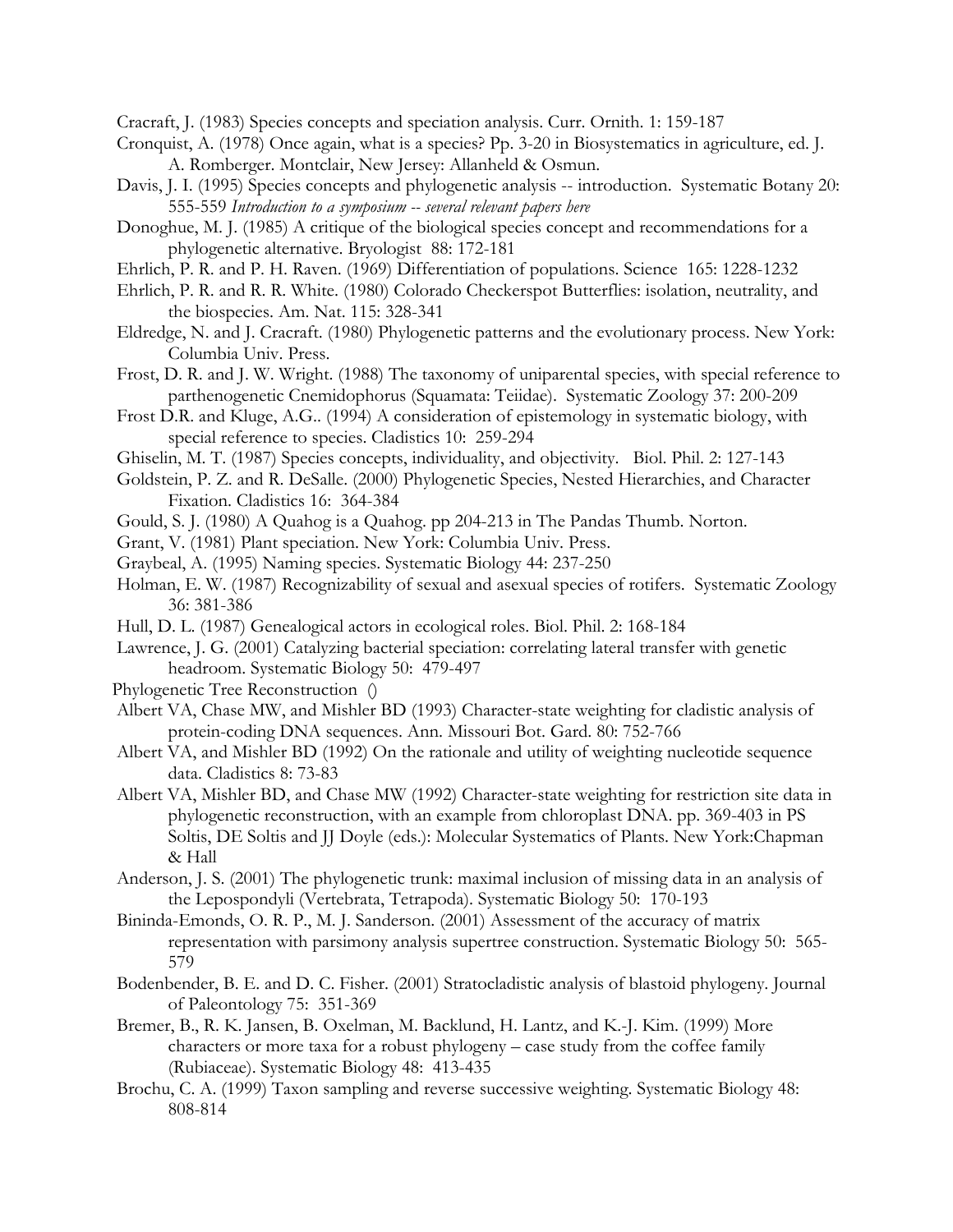- Camin, J. H. and R. R. Sokal. (1965) A method for deducing branching sequences in phylogeny. Evolution 19: 311-326
- Cavalli-Sforza, L. L. and A. W. F. Edwards. (1967) Phylogenetic analysis: Models and estimation procedures. Evolution 32: 550-570
- CLYDE, W. C. AND D. C. FISHER. (1997) Comparing the fit of stratigraphic and morphologic data in phylogenetic analysis. Paleobiology 23: 1-19
- Constantinescu, M. and D. Sankoff. (1986) Tree enumeration modulo a consensus. Journal of Classification 3: 349-356
- Donoghue, M. J. and W. P. Maddison. (1986) Polarity assessment in phylogenetic systematics: a response to Meacham. Taxon 35: 534-545
- Farris, J. S. (1969) A successive approximations approach to character weighting. Systematic Zoology 18: 374-385
- Farris, J. S. (1970) Methods for computing Wagner trees. Systematic Zoology 19: 83-92
- Farris, J. S. (1972) Estimating phylogenetic trees from distance matrices. American Naturalist 106: 645-668
- Farris, J. S. (1977) Phylogenetic analysis under Dollo's Law. Systematic Zoology 26: 77-88
- Farris J. S. (1981) Distance data in phylogenetic analysis. pp. 3-23 in VA Funk and DR Brooks (eds.): Advances in Cladistics: Proceedings of the First Meeting of the Willi Hennig Society. Bronx, New York:New York Botanical Garden
- Farris, J. S. (1982) Outgroups and parsimony. Systematic Zoology 31: 328-334
- Farris J. S. (1983) The logical basis of phylogenetic analysis. pp. 7-36 in N Platnick and V Funk (eds.): Advances in Cladistics, Volume 2 NY:Columbia Univ. Press.
- Farris, J. S. (1988) Hennig86, version 15 Distributed by the author, Port Jefferson Station, NY.
- Felsenstein, J. (1978) The number of evolutionary trees. Systematic Zoology 27: 27-33
- Felsenstein, J. (1978) Cases in which parsimony and compatibility will be positively misleading. Systematic Zoology 27: 401-410
- Felsenstein, J. (1984) The statistical approach to inferring phylogeny and what it tells us about parsimony and compatibility. Pages 169-191 in T. Duncan and T. F. Stuessy (ed.), Cladistics: Perspectives on the Reconstruction of Evolutionary History (Columbia University Press:
- Fisher, D. C. (1991) Phylogenetic analysis and its application in evolutionary paleobiology. pp 103- 121 in Analytical Paleobiology.
- Fisher, D. C. (1992) Stratigraphic Parsimony. Pages 124-129 in MacClade: Analysis of Phylogeny and Character Evolution, Version 3 (W. P. Maddison and D. R. Maddison, eds.). Sinauer Associates, Sunderland, MA.
- Fisher, D. C. (1994) Stratocladistics: morphological and temporal patterns and their relation to phylogenetic process. Pages 133-171 in Interpreting the Hierarchy of Nature – from systematic patterns to evolutionary theories (L. Grande and O. Rieppel, eds.). Academic Press, S
- Fitch, W. M. (1971) Toward defining the course of evolution: minimal change for a specific tree topology. Systematic Zoology 20: 406-416
- Gaffney, E. S. (1979) An introduction to the logic of phylogeny reconstruction. In J Cracraft and N Eldredge (eds.): Phylogenetic Analysis and Paleontology. New York:Columbia University Press, pp. 79-111
- Gascuel, O., D. Bryant, and F. Denis. (2001) Strengths and limitations of the minimum evolution principle. Systematic Biology 50: 621-627
- Hendy, M. D. and D. Penny. (1982) Branch and bound algorithms to determine minimal evolutionary trees. Mathematical Biosciences 59: 277-290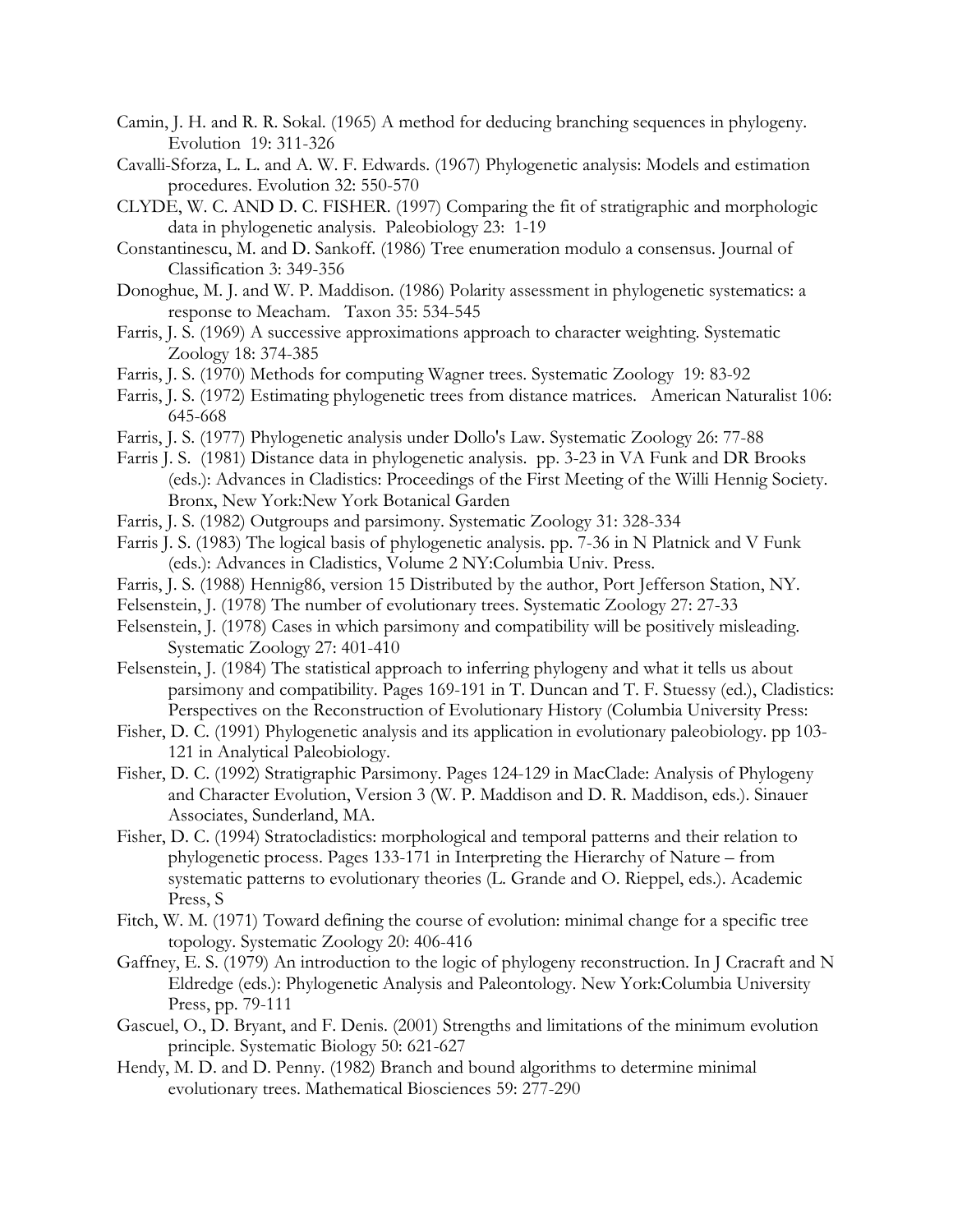- Hendy, M. D., M. A. Steel, D. Penny, and I. M. Henderson. (1988) Families of trees and consensus. Pages 355-362 in H. H. Bock (ed.), Classification and Related Methods of Data Analysis (Elsevier: Amsterdam).
- Hennig, W. (1966) Phylogenetic Systematics. (University of Illinois Press: Urbana, Illinois).
- Hillis, D. M. (1987) Molecular versus morphological approaches to systematics. Annual Review of Ecology and Systematics 18: 23-42
- Hillis DM, Bull JJ, White ME, Badgett MR, and Molineux IJ. (1992) Experimental phylogenetics: generation of a known phylogeny. Science 255: 589-592
- Houseworth, E. A. and E. P. Martins. (2001) Random sampling of constrained phylogenies: conducting phylogenetic analyses when the phylogeny is partially known. Systematic Biology 50: 628-639
- Huelsenbeck, J. P. (1995) Performance of phylogenetic methods in simulation. Systematic Biology 44: 17-48
- Kim, J. (1996) General inconsistency conditions for maximum parsimony: effects of branch lengths and increasing numbers of taxa. Systematic Biology 45: 363-374
- Kitching, I. J., P. L. Forey, C. J. Humphries, and D. M. Williams. (1998) Cladistics: The Theory and Practice of Parsimony Analysis. Second Edition. Oxford, Oxford University Press.
- Kluge, A. G. and J. S. Farris. (1969) Quantitative phyletics and the evolution of anurans. Systematic Zoology 18: 1-32
- Kornet, D. J. and H. Turner. (1999) Coding polymorphism for phylogeny reconstruction. Systematic Biology 48: 365-379
- Lake, J. A. (1987) Determining evolutionary distances from highly diverged nucleic acid sequences: operator metrics. J. Mol. Evolution 26: 59-73
- Lundberg, J. G. (1972) Wagner networks and ancestors. Systematic Zoology 21: 398-413
- Maddison, D. R. (1991) The discovery and importance of multiple islands of most-parsimonious trees Systematic Zoology 40: 315-328
- Maddison, W. P. (1989) Reconstructing character evolution on polytomous cladograms. Cladistics 5: 365-377
- \*\* Maddison, W. P., and D. R. Maddison. (1992) MacClade: Analysis of Phylogeny and Character Evolution (version 3). Sinauer Associates, Sunderland, MA. Evolution (version 3). Sinauer Associates, Sunderland, MA.:
- Meacham, C. A. (1984) The role of hypothesized direction of characters in the estimation of evolutionary history. Taxon 33: 26-38
- Meacham, C. A. (1986) More about directed characters: a reply to Donoghue and Maddison. Taxon 35: 538-540
- Mitchell, A., C. Mitter, and J. C. Regier. (2000) More taxa or more characters revisited: combining data from nuclear protein-encoding genes for phylogenetic analyses of Noctuoidea (Insecta: Lepidoptera). Systematic Biology 49: 202-224
- Nelson G, and Platnick, N. (1981) Systematics and Biogeography, Cladistics and Vicariance. New York: Columbia Univ. Press.
- O'Keefe, F. R. and P. M. Sander. (1999) Paleontological paradigms and inferences of phylogenetic pattern: a case study. Paleobiology 25: 518-533
- Page, R. D. M. (1989) Comments on component-compatibility in historical biogeography. Cladistics 5: 167-182
- Penny, D. and M. D. Hendy. (1985) The use of tree comparison metrics. Systematic Zoology 34: 75-82
- Penny, D., Hendy MD, and Steel MA (1992) Progress with methods for constructing evolutionary trees. Trends in Ecology and Evolution 7: 73-79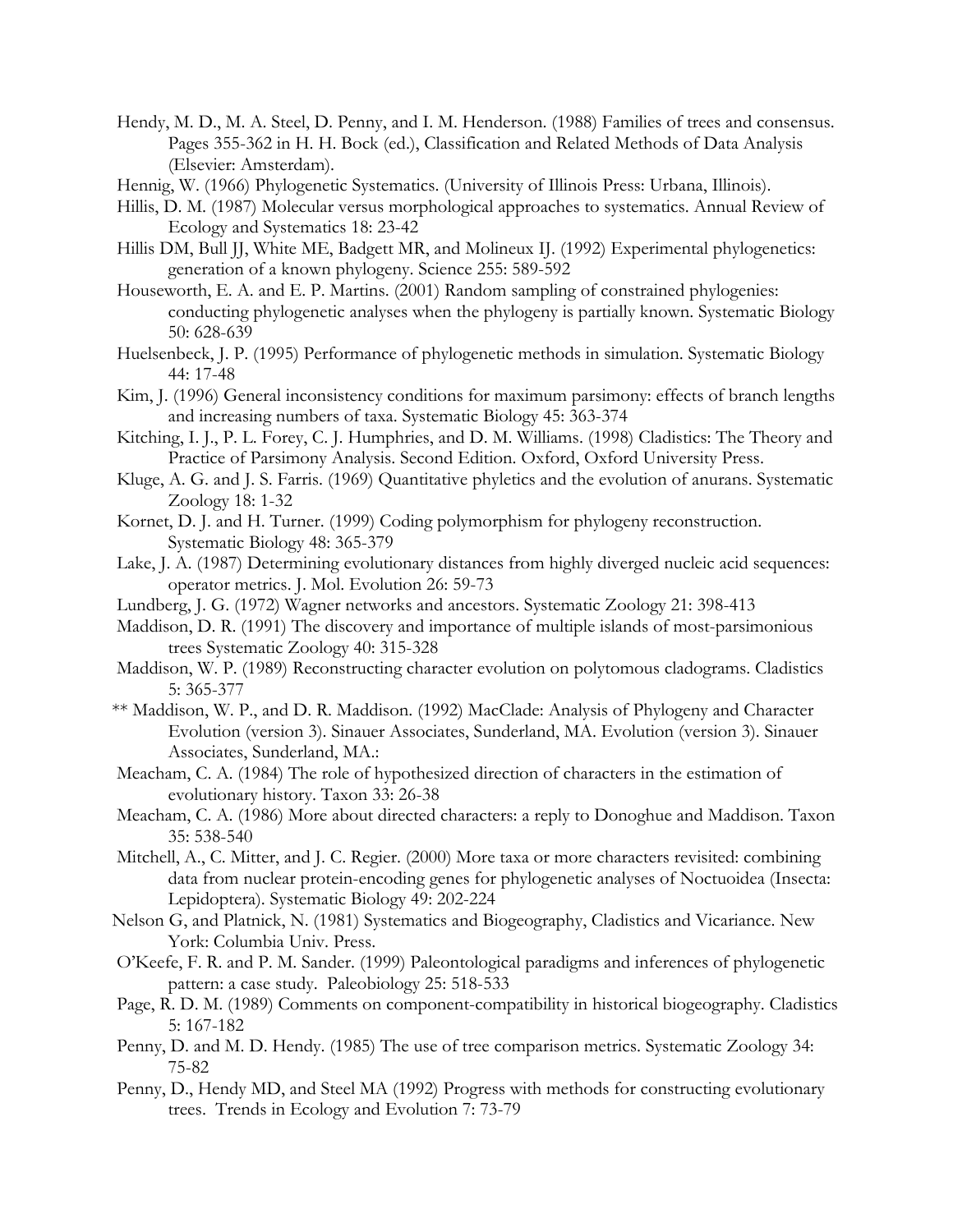- Pickett KM, Tolman GL, Wheeler WC, et al. (2005) Parsimony overcomes statistical inconsistency with the addition of more data from the same gene. Cladistics 21: 438-445
- Prendini, L. (2001) Species or supraspecific taxa as terminals in cladistic analysis? Groundplans versus exemplars revisited. Systematic Biology 50: 290-300
- Quicke, D. L. J., J. Taylor, and A. Purvis. (2001) Changing the landscape: a new strategy for estimating large phylogenies. Systematic Biology 50: 60-66
- Sankoff, D., R. J. Cedergren, and W. McKay. (1982) A strategy for sequence phylogeny research. Nucleic Acids Research 10: 421-431
- Sankoff, D. D. and R. J. Cedergren. (1983) Simultaneous comparison of three or more sequences related by a tree. Pages 253-263 in D. Sankoff and J. B. Kruskal (ed.), Time Warps, String Edits, and Macromolecules: the Theory and Practice of Sequence Comparison (Addison-Wesley: Reading, Mass.).
- Sankoff, D. D. and P. Rousseau. (1975) Locating the vertices of a Steiner tree in an arbitrary metric space. Mathematical Programming 9: 240-246
- Simmons, N. B. (2001) Misleading results from the use of ambiguity coding to score polymorphisms in higher-level taxa. Systematic Biology 50: 613-620
- Smith, E. N., and R. L. Gutberlet Jr. (2001) Generalized frequency coding: a method of preparing polymorphic multistate characters for phylogenetic analysis. Systematic Biology 50: 156-169
- Sokal, R. R. and F. J. Rohlf. (1981) Taxonomic congruence in the Leptopodomorpha re-examined. Systematic Zoology 30: 309-325
- Sober, Elliott. (2004) The contest between parsimony and likelihood. Systematic Biology 53: 644- 653
- Swofford, D. L. (1991) When are phylogeny estimates from morphological and molecular data incongruent? Pages 295-333 in M. M. a. J. C. Miyamoto (ed.), Phylogenetic Analyis of DNA Sequences (Oxford University Press: New York, N. Y.).
- Swofford, D. L. and W. P. Maddison. (1987) Reconstructing ancestral character states under Wagner parsimony. Mathematical Biosciences 87: 199-229
- Swofford DL, and Olsen GJ (1990) Phylogeny reconstruction. pp. 411-501 in DM Hillis and C Moritz (eds.): Molecular Systematics (First Edition). Sunderland, MA:Sinauer Associates.
- \*\* Swofford, D. L. (1991) PAUP: Phylogenetic Analysis Using Parsimony, 31 Illinois Nat. Hist. Surv., Champaign, Illinois.
- Templeton, A. R. (1983a) Convergent evolution and non-parametric inferences from restriction fragment and DNA sequence data. pp 151-179 in B. Weir (ed.), Statistical Analysis of DNA Sequence Data (Marcel Dekker: New York).
- Templeton, A. R. (1983b) Phylogenetic inference from restriction endonuclease cleavage site maps with particular reference to the evolution of humans and apes. Evolution 37: 221-244
- WAGNER, P. J. (1995) Stratigraphic tests of cladistic hypotheses. Paleobiology 21: 153-178
- WAGNER, P. J. (1997) Patterns of morphologic diversification among the rostroconchia. Paleobiology 23: 115-150
- Wiley, E. O. (1981) Phylogenetics. The Theory and Practice of Phylogenetic Systematics. (Wiley and Sons: New York).
- Wheeler W.C. and Nixon K. (1994) A novel method for economical, diagnosis of cladograms Sankoff optimization. Cladistics 10: 207-213
- Wiley, E. O., D. Siegel-Causey, D. R. Brooks, and V. A. Funk. (1991) The Complete Cladist. A Primer of Phylogenetic Procedures. (University of Kansas Museum of Natural History Special Publ. No. 19, Lawrence, Kansas).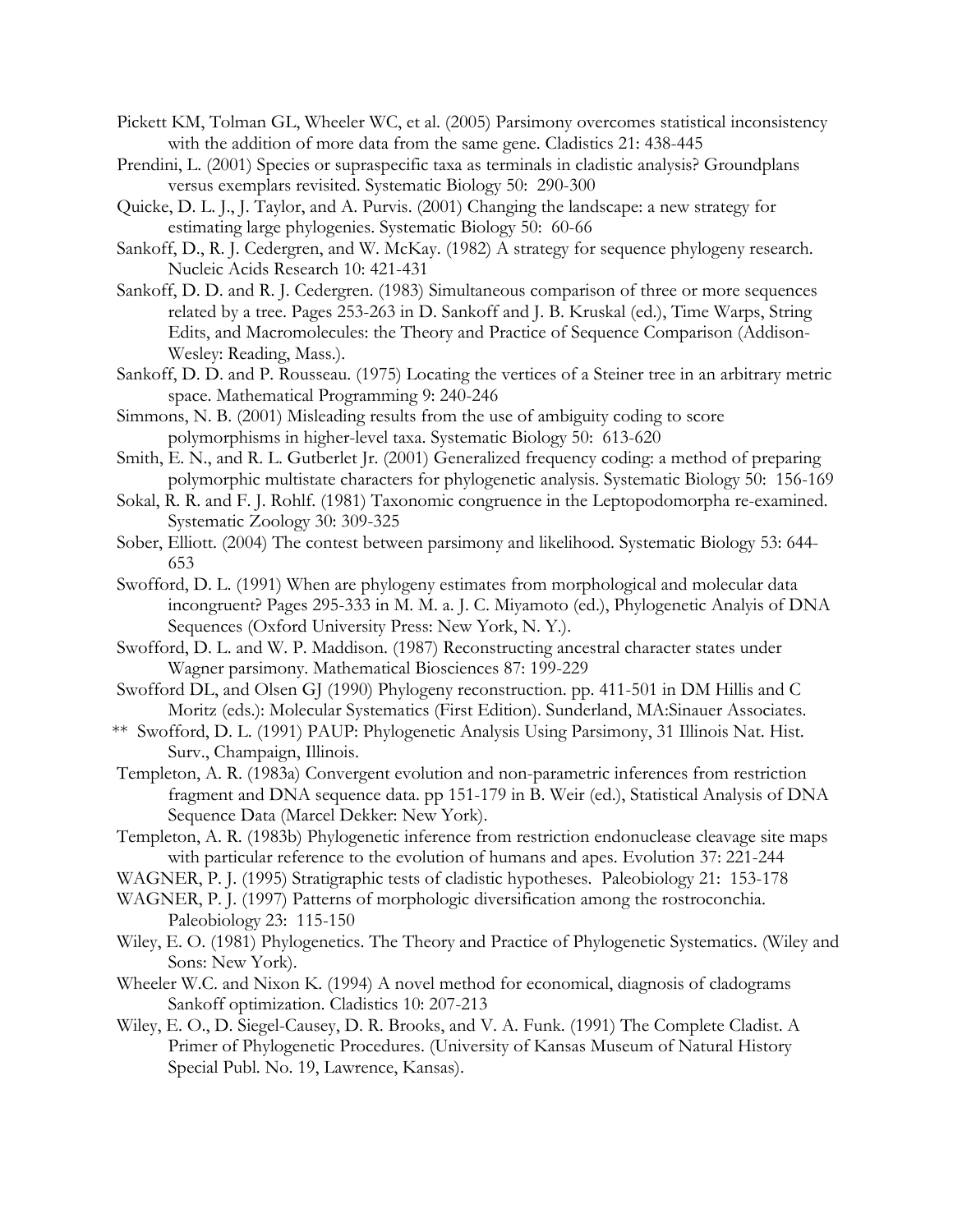## **Phenetics**

- Barbujani, G., Oden, N.L., & Sokal, R.R. (1989) Detecting regions of abrupt change in maps of biological variables. Systematic Zoology 38: 37 6-389
- Barrett S.J. & Sneath, P.H.A. (1994) A numerical phenotypic taxonomic study of the genus Neisseria. Microbiology 140: 2867-2891
- Blackwelder, R.E. (1967) A critique of numerical taxonomy. Systematic Zoology 16: 64-72
- \* Colless, D.H. (1967) An examination of concepts in phenetic taxonomy. Systematic Zoology 16: 6- 27
- \*\* Farris, J.S. (1967) The meaning of relationship and taxonomic procedure. Systematic Zoology 16: 44-51
- Felsenstein, J. (2001) The troubled growth of statistical phylogenetics. Systematic Biology 50: 465- 467
- Huson, Daniel H.; Steel, Mike. (2004) Distances that perfectly mislead. Systematic Biology 53: 327- 332
- \* Jacobson, H.R. & Kistner, D.H. (1975) Numeric analyses of the relationships of genera and species of the subtribe Termitusina (Coleoptera: Staphylinidae). Systematic Zoology 24: 191-198
- \* Kim, J., Rohlf, F.J. & Sokal, R.R. (1993) The accuracy of phylogenetic estimation using the neighbor-joining method. Evolution 47: 471-486
- Mayr, E. (1965) Numerical phenetics and taxonomic theory. 73-97 14: 73-97
- Moss, W. (1968) Experiments with various techniques of numerical taxonomy. Systematic Zoology 17: 31-47
- Nelson, A.D. and W.J. Elisens. (1999) Polyploid evolution and biogeography in Chelone (Scrophulariaceae): Morphological and isozyme evidence. American Journal of Botany 86: 1487-1501
- Rasnitsyn, A.P. (1996) Conceptual issues in phylogeny, taxonomy, and nomenclature. CONTRIB ZOOL 66: 3-41
- Rohlf, F.J., Chang, W.S., Sokal, R.R. & Kim, J.Y. (1990) Accuracy of estimated phylogenies effects of tree topology and evolutionary model. Evolution 44: 1671-1684
- Sneath, P. H. A. (1967) Some statistical problems in numerical taxonomy. Statistician 17: 1-12
- Sneath, P. H. A. (1969) Recent trends in numerical taxonomy. Taxon 18: 14-20
- \* Sneath, P. H. A. (1971) Numerical taxonomy: criticisms and critiques. Biol. J. Linn. Soc. 3: 147- 157
- Sneath, P. H. A. (1961) Recent developments in theoretical and quantitative taxonomy. Systematic Zoology 10: 118-139
- Sneath, P.H.A. (1989) Analysis and interpretation of sequence data for bacterial systematics: The view of a numerical taxonomist. Systematic and Applied Microbiology 12: 15-31
- Sneath, P. H. A., and R. R. Sokal (1962) Numerical taxonomy. Nature 193: 855-860
- \*\* Sneath, P.H.A. & Sokal, R.R. (1973) Numerical taxonomy; the principles and practice of numerical classification. W. H. Freeman, San Francisco.
- Sokal, R. R. (1965) Statistical methods in systematics. Biol. Rev. 40: 337-391
- Sokal, R. R. (1966) Numerical taxonomy. Sci. Amer. 215: 106 116
- Sokal, R. R. (1969) Animal taxonomy: theory and practice. Quart. Rev. Biol. 44: 209-211
- Sokal, R. R., J. H. Camin, F. J. Rohlf, and P. H A. Sneath (1965) Numerical taxonomy: some points of view. Systematic Zoology 14: 237-243
- \* Sokal, R.R., Kim, J.Y. & Rohlf, F.J. (1992) Character and OTU stability in 5 taxonomic groups. Journal of Classification 9: 117-140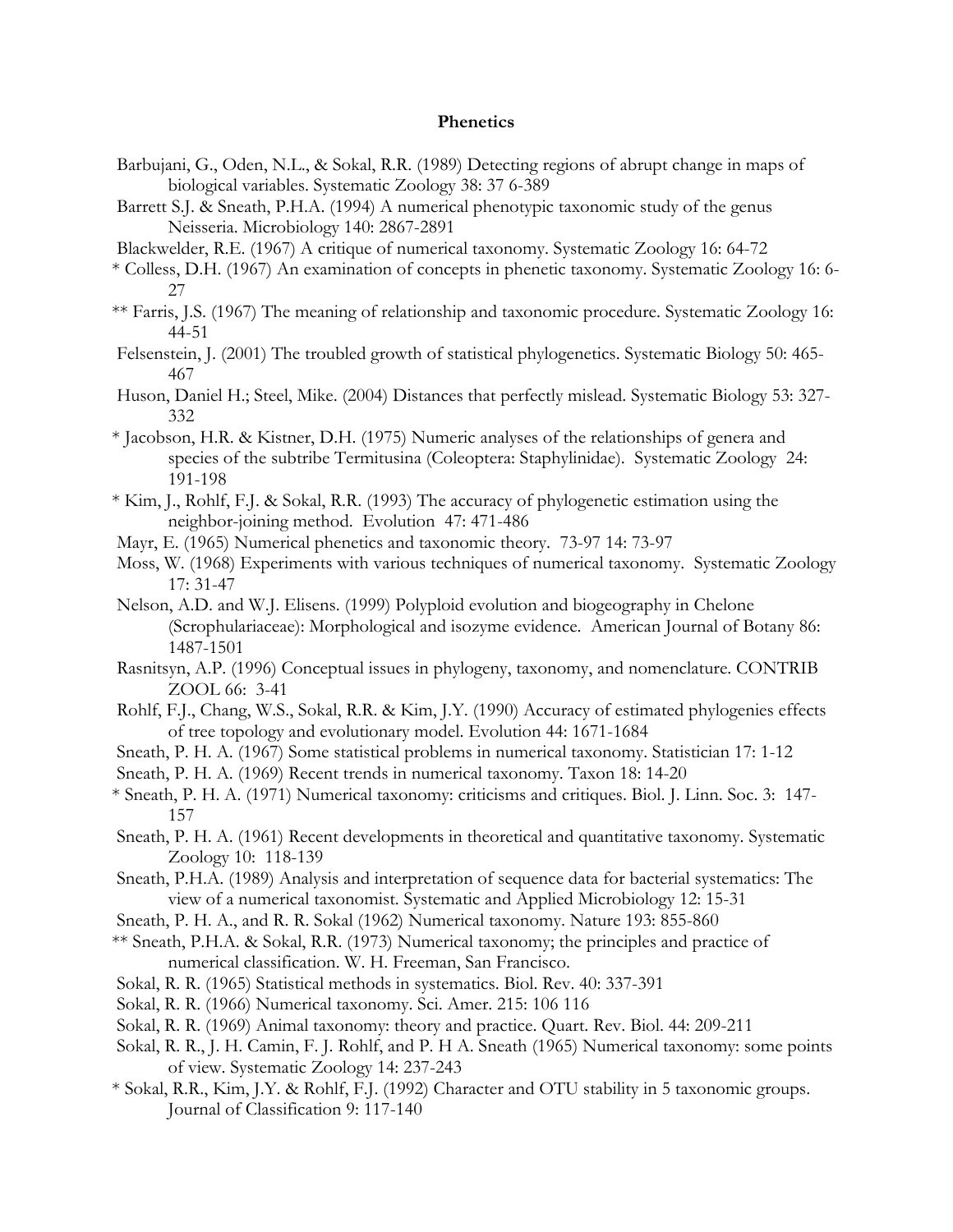\* van der Steen, W.J. & Boontje, W. (1973) Phylogenetic versus phenetic taxonomy: A reappraisal. Systematic Zoology 22: 55-63

## **Maximum Likelihood**

Bergsten J. (2005) A review of long-branch attraction. Cladistics 21: 163-193

- Buckley, T. R., C. Simon, and G. K. Chambers. (2001) Exploring among0site variation models in a maximum likelihood framework using empirical data: effects of model assumptions on estimates of topology, branch lengths, and bootstrap support. Systematic Biology 50: 67-86
- Brinkmann, Henner; Van der Giezen, Mark; Zhou, Yan, et al. (2005) An empirical assessment of long-branch attraction artefacts in deep eukaryotic phylogenomics. Systematic Biology 54:
- Caterinno, M. S., R. D. Reed, M. M. Kuo, and F. A. H. Sperling. (2001) A partitioned likelihood analysis of swallowtail butterfly phylogeny (Lepidoptera: Papilionidae). Systematic Biology 50: 106-127
- DeBry, R. W. and N. A. Slade. (1985) Cladistic analysis of restriction endonuclease cleavage maps within a maximum-likelihood framework. Systematic Zoology 34: 21-34
- deQueiroz, K. and S. Poe. (2001) Philosophy and phylogenetic inference: a comparison of likelihood and parsimony methods in the context of Karl Popper's writings on corroboration. Systematic Biology 50: 305-321
- Huelsenbeck, J. P. and B. Rannala. (1997) Maximum likelihood estimation of hpylogeny using stratigraphic data. Paleobiology 23: 174-180
- Huelsenbeck, J. P. and B. Rannala. (2000) Using stratigraphic information in phylogenetics. pp. 165- 191 in J. J. Wiens (ed.), Phylogenetic Analysis of Morphological Data. Washington DC, Smithsonian Institution Press.
- Faith, D. P. and W. H. Trueman. (2001) Towards an inclusive phylogeny for phylgenetic inference. Systematic Biology 50: 331-350
- Farris, J. S. (2000) Corroboration versus "Strongest Evidence. Cladistics 16: 385-393
- \*\* Felsenstein J. (1981) Evolutionary trees from DNA sequences: a maximum likelihood approach. J. Mol. Evolution 17: 368-376
- Haber, Matthew H. (2005) On probability and systematics: Possibility, probability, and phylogenetic inference. Systematic Biology 54: 831-841
- Kluge, A. G. (2001) Philosophical conjectures and their refutation. Systematic Biology 50: 322-331
- Lewis, P. O. (2001) A likelihood approach to estimating phylogeny from discrete morphological character data. Systematic Biology 50: 913-925
- Mooers, A. O. and D. Schluter. (1990) Reconstructin ancestor states with maximum likelihood: support for one- and two-rate models. Systematic Biology 48: 612-622
- Pagel, M. (1999) The maximum likelihood approach to reconstructing ancestral character states of discrete characters on phylogenies. Systematic Biology 48: 612-622
- Pol, D. and M. E. Siddall. (2001) Biases in Maximum Likelihood and Parsimony: A Simulation Approach to a 10-Taxon Case. Cladistics 17: 266-281
- Rogers, J. S. (2001) Maximum likelihood estimation of phylogenetic trees is consistent when substitution rates vary according to the invariable sites plus gamma distribution. Systematic Biology 50: 713-722
- Salter, L. A. (2001) Complexity of the likelihood surface for a large DNA data set. Systematic Biology 50: 970-978
- Salter, L. A. and D. K Pearl. (2001) Stochastic search strategy for estimation of maximum likelihood phylogenetic trees. Systematic Biology 50: 7-18
- Sanderson, M. J. and J. Kim. (2000) Parametric phylogenetics? Systematic Biology 49: 817-829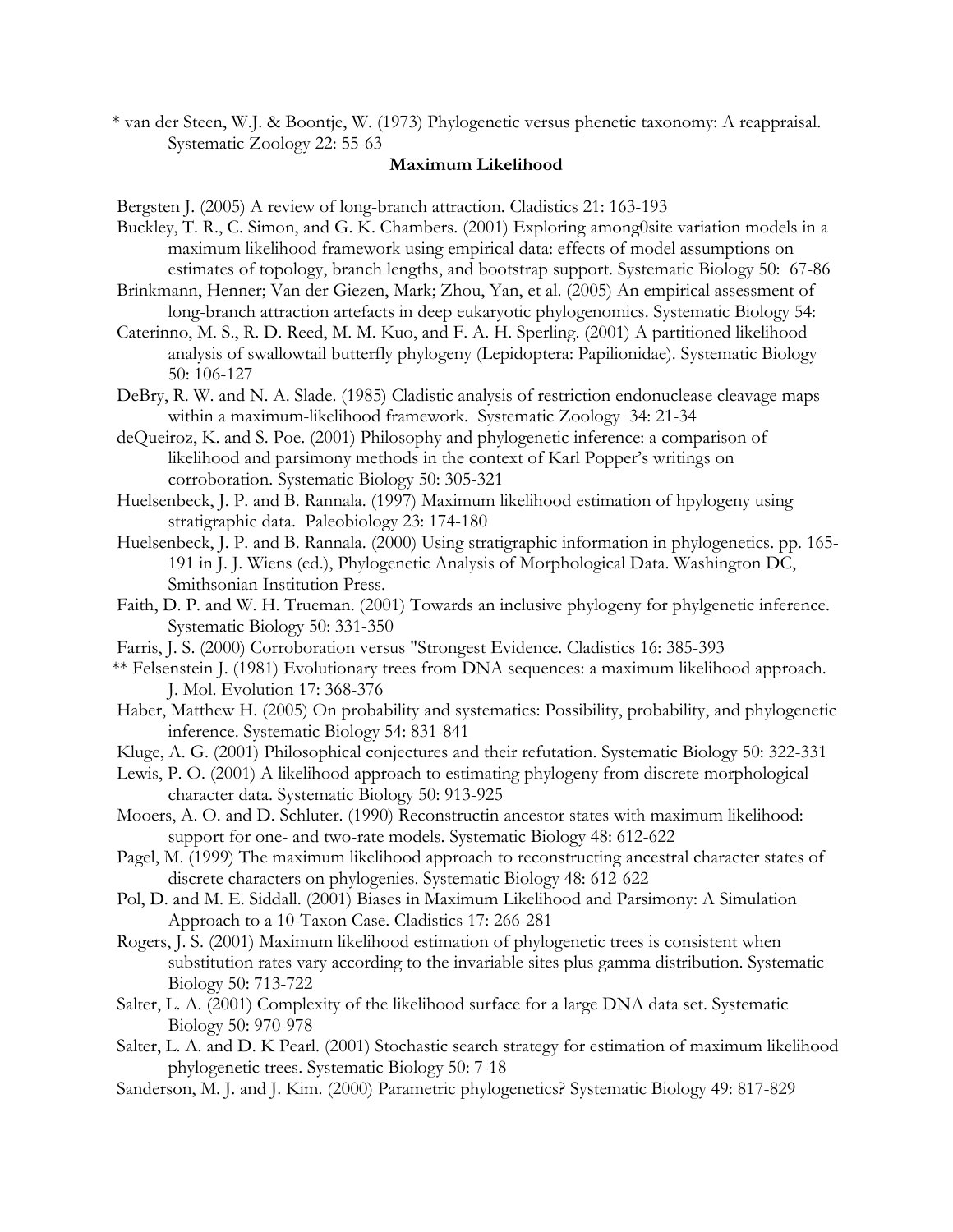- Swofford, D. L, P. J. Waddell, J. P. Huelsenbeck, P. G. Foster, P. O. Lewis, and J. S. Rogers. (2001) Bias in phylogenetic estimation and its relevance to the choice between parsimony and likelihood methods. Systematic Biology 50: 525-539
- Wagner, P. J. (1998) A likelihood approach for evaluating estimates of phylogenetic relationships among fossil taxa. Paleobiology 24: 430-449
- WAGNER, P. J. (1999) The utility of fossil data in phylogenetic analyses: a likelihood example using Ordovician-Silurian species of the Lophospiridae (Gastropoda: Murchisoniina). Amer. Malac. Bull. 15: 1-31
- Wagner, P. J. (2000) Phylogenetic analyses and the fossil record: tests and inferences, hypotheses and models. Paleobiology 26: 341-371
- Wagner, P. J. (2001) Rate heterogeneity in shell character evolution among lophospirioid gastropods. Paleobiology 27: 290-310

## **Bayesian Methods**

- Nylander, Johan A. A.; Ronquist, Fredrik; Huelsenbeck, John P., et al. (2004) Bayesian phylogenetic analysis of combined data. Systematic Biology 53: 47-67
- Pagel, Mark; Meade, Andrew; Barker, Daniel. (2004) Bayesian estimation of ancestral character states on phylogenies. Systematic Biology 53: 673-684
- Redelings, Benjamin D.; Suchard, Marc A. (2005) Joint Bayesian estimation of alignment and phylogeny. Systematic Biology 54: 401-418
- Yang, Ziheng; Rannala, Bruce. (2005) Branch-length prior influences Bayesian posterior probability of phylogeny. Systematic Biology 54: 455-470
- Zwickl, Derrick J.; Holder, Mark T. (2004) Model parameterization, prior distributions, and the general time-reversible model in Bayesian phylogenetics. Systematic Biology 53: 877-888
- Phylogenetic Trees: Support & Tree Comparisons ()
- Adams, E. N., III. (1972) Consensus techniques and the comparison of taxonomic trees. Systematic Zoology 21: 390-397
- Archie, J. W. (1989) Homoplasy excess ratios: new indices for measuring levels of homoplasy in phylogenetic systematics and a critique of the consistency index. Systematic Zoology 38: 253-269
- Archie, J. W. (1989) A randomization test for phylogenetic information in systematic data. Systematic Zoology 38: 239-252
- Barrett M, Donoghue MJ, and Sober E. (1991) Against consensus. Systematic Zoology 40: 486- 493
- Bremer K. (1988) The limits of amino acid sequence data in angiosperm phylogenetic reconstruction. Evolution 42: 795-803
- Bremer, K. (1990) Combinable component consensus. Cladistics 6: 369-372
- Bremer, K. (1994) Branch support and tree stability. Cladistics 10: 295-304
- Brower, A. V. Z., R. DeSalle and A. Vogler. (1996) Gene trees, species trees, and systematics: a cladistic perspective. Annual Review of Ecology and Systematics 27: 423-450
- Bryant, D. (2003) A classification of consensus methods for phylogenetics. in Janowitz, M., Lapointe, F.J., McMorris, F., Mirkin, B. Robers, F. (eds.) Bioconsensus. DIMACS-AMS. 163-184
- Bull, J. J., J. P. Huelsenbeck, C. W. Cunningham, D. L. Swofford and P. J. Waddell. (1993) Partitioning and combining data in phylogenetic analysis. Systematic Biology 42: 384-397
- Cameron, S. A. and P. Mardulyn. (2001) Multiple molecular data sets suggest independent origins of highly eusocial behavior in bees (Hymenoptera: Apinae). Systematic Biology 50: 194-214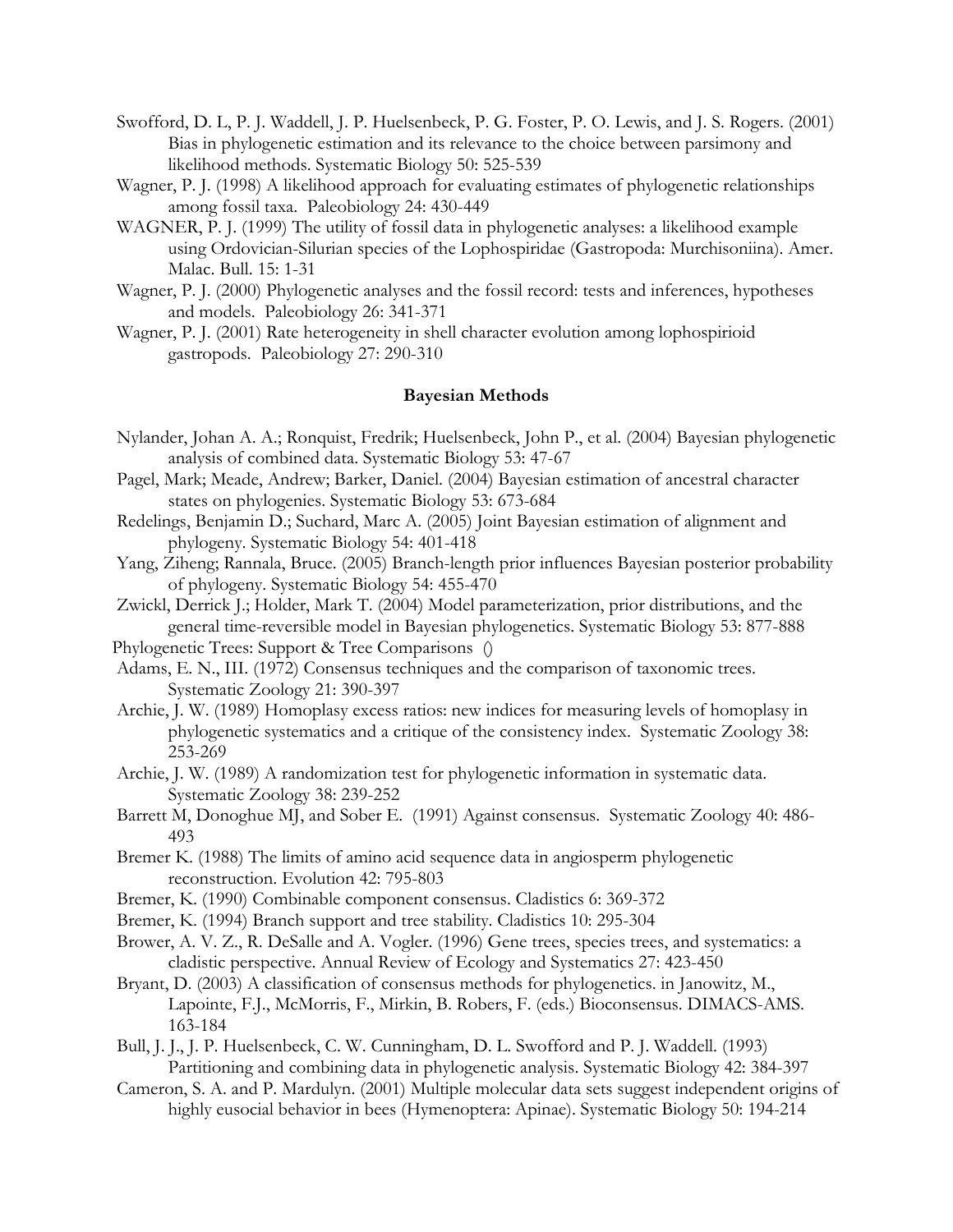- Cannon, C. H. and P. S. Manos. (2001) Combining and comparing morphometirc shape datya with a molecular phylogeny: the case of fruit type evolution in Bornean Lithocarpus (Fagaceae). Systematic Biology 50: 860-880
- Chavarria, G. and J. M. Carpenter. (1994) Total evidence and the evolution of highly social bees. Cladistics 10: 229-258
- Chippendale, P. T. and J. J. Wiens. (1994) Weighting, partitioning, and combining characters in phylogenetic analysis. Systematic Biology 43: 278-287
- Coddington, J. and Scharff, N. (1994) Problems with zero-length branches. Cladistics 10: 415-423
- \*\* de Queiroz, A., M. J. Donoghue and J. Kim. (1995) Separate versus combined analysis of phylogenetic evidence. Annual Review of Ecology and Systematics 26: 657-681
- DeBry, R. W. (2001) Improving interpretation of the decay index for DNA sequence data. Systematic Biology 50: 742-752
- DeBry, R. W. and R. G. Olmstead. (2000) A simulation study of reduced tree-search effort in bootstrap resampling analysis. Systematic Biology 49: 171-179
- Donoghue MJ, Olmstead RG, Smith JF, and Palmer JD. (1992) Phylogenetic relationships of Dipsacales based on rbcL sequences. Ann. Missouri Bot. Gard. 79: 333-345
- Farris, J. S. (1989a) The retention index and homoplasy excess. Systematic Zoology 38: 406-407
- Farris, J. S. (1989b) The retention index and the rescaled consistency index. Cladistics 5: 417-419
- Farris J.S., Kallersjo, M., Kluge, A.G. and Bult, C. (1994) Testing significance of incongruence. Cladistics 10: 315-319
- Farris, J. S., M. Kallersjo, and J. E. De Laet. (2001) Branch Lengths Do Not Indicate Support-Even in Maximum Likelihood. Cladistics 17: 298-299
- \*\* Felsenstein, J. (1985) Confidence limits on phylogenies: An approach using the bootstrap. Evolution 39: 783-791
- Flook, P. K., S. Klee, and C. H. F. Rowell. (1999) Combined molecular phylogenetic analysis of the Orthoptera (Arthropoda, Insecta) and implications for their higher systematics. Systematic Biology 48: 233-253
- Flores-Villela, O., K. M. Kjer, M. Benabib, and J. W. Sites Jr. (2000) Multiple data sets, congruence, and hypothesis testing for the phylogeny of basal groups of the lizard genus Sceloporus (Squamata, Phyrnosomatidae). Systematic Biology 49: 713-739
- Gatesy, J. (2000) Linked branch support and tree stability. Systematic Biology 49: 800-808
- Gatesy, J. and P. Arctander. (2000) Hidden morphological support for the phylogenetic placement of Pseudoryx nghetinhensis with bovine bovids: a combined analysis of gross anatomical evidence and DNA sequences from five genes. Systematic Biology 49: 515-538
- Goldman, N., J. P. Anderson, and A. G. Rodrigo. (2000) Likelihood-based tests of topologies in phylogenetics. Systematic Biology 49: 652-670
- Goloboff P. (1991) Homoplasy and the choice among cladograms. Cladistics 7: 215-232
- Grandcolas, P., P.-L. Deleporte, L. Desutter-Grandcolas, C. Daugeron. (2001) Phylogenetics and Ecology: As Many Characters as Possible Should Be Included in the Cladistic Analysis. Cladistics 17: 104-110
- Graham LE, Delwiche CF, and Mishler BD. (1991) Phylogenetic connections between the "green algae" and the "bryophytes". Advances in Bryology 4: 213-244
- Grant, T, and A. G. Kluge. (2003) Data exploration in phylogenetic inference: scientific, heuristic, or neither. Cladistics: 19: 379-418
- Huelsenbeck, J. P. (1991) Tree-length distribution skewness: an indicator of phylogenetic information. Systematic Zoology 40: 257-270
- Huelsenbeck, J.P. (1995) Performance of phylogenetic methods in simulation. Systematic Biology 44: 17-48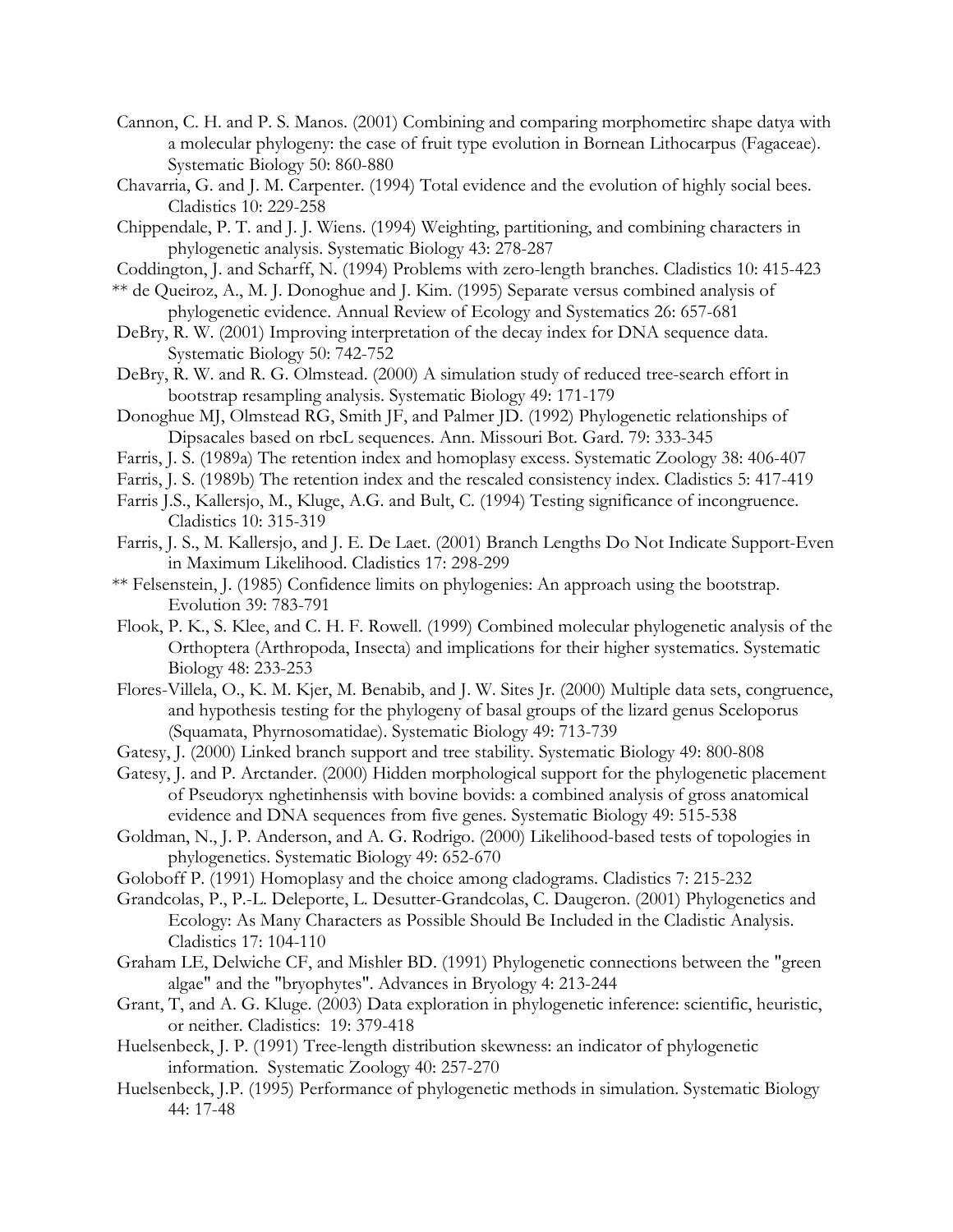- Huelsenbeck, J. P. and J. J. Bull. (1996) A likelihood ratio test to detect conflicting phylogenetic signal. Systematic Biology 45: 92-98
- \* Huelsenbeck, J. P., J. J. Bull and C. W. Cunningham. (1996) Combining data in phylogenetic analysis. Trends Ecol. Evolution 11: 152-158
- Joy, T. and J. E. Conn. (2001) Molecular and morphological phylogenetic analysis of an insular radiation of Pacific black flies. Systematic Biology 50: 18-38
- Kallersjo M, Farris JS, Kluge AG, and Bult C. (1992) Skewness and permutation. Cladistics 8: 275- 287
- Kennedy, Martyn; Holland, Barbara R.; Gray, Russell D., et al. (2005) Untangling long branches: Identifying conflicting phylogenetic signals using spectral analysis, neighbor-net, and consensus networks. Systematic Biology 54: 620-633
- Kjer, K. M., R. J. Blahnik, and R. W. Holzenthal. (2001) Phylogeny fo Trichoptera (caddisflies): characterization of signal and noise within multiple data sets. Systematic Biology 50: 758-780
- Klassen GJ, Mooi RD, and Locke A. (1991) Consistency indices and random data. Systematic Zoology 40: 446-457
- Kluge A. J. (1989) A concern for evidence and a phylogenetic hypothesis of relationships among Epicrates (Boidae, Serpentes). Systematic Zoology 38: 39654
- Kress, W. J., L. M. Price, W. J. Hahn, and E. A. Zimmer. (2001) Unraveling the evolutionary radiation of the families of the Zingiberales using morphological and molecular evidence. Systematic Biology 50: 926-944
- Lee, M. S. Y. (2000) Tree robustness and clade significance. Systematic Biology 49: 829-836
- Levaseur, C. and F.-J. Lapointe. (2001) War and peace in phylogenetics: a rejoinder on total evidence and consensus. Systematic Biology 50: 881-891
- McCracken, K. G., J. Harshman, D. A. McClellan, and A. D. Afton. (1999) Data set incongruence and correlated character evolution: an example of functional convergence in the hind-limbs of stifftail diving ducks. Systematic Biology 48: 683-714
- McLennan, D. A. and M. Y. Mattern. (2001) The Phylogeny of the Gasterosteidae: Combining Behavioral and Morphological Data Sets. Cladistics 17: 11-27
- Mishler BD, Donoghue MJ, and Albert VA. (1991) The decay index as a measure of relative robustness within a cladogram [abstract]. Hennig X [Annual meeting of the Willi Hennig Society], Toronto, Ontario.
- Mishler, B. D., L. A. Lewis, M. A. Buchheim, K. S. Renzaglia, D. J. Garbary, C. F. Delwiche, F. W. Zechman, T. S. Kantz and R. L. Chapman. (1994) Phylogenetic relationships of the "green algae" and "bryophytes". Ann. Mo. Bot. Gard. 81: 451-483
- Miyamoto MM. (1985) Consensus cladograms and general classifications. Cladistics 1: 186-189
- Miyamoto, M.M. and M.W. Fitch. (1995) Testing species phylogenies and phylogenetic methods with congruence. Systematic Biology 41: 64-76
- Mort, M. E., P. S. Soltis, D. E. Soltis, and M. L. Mabry. (2000) Comparison of methods for estimating internal support on phylogenetic trees. Systematic Biology 49: 160-171
- Nee, Sean. (2004) Extinct meets extant: simple models in paleontology and molecular phylogenetics. Paleobiology 30: 172-178
- Penny, D. and M. D. Hendy. (1985) The use of tree comparison metrics. Systematic Zoology 34: 75-82
- Poe S, Chubb AL. (2004) Birds in a bush: Five genes indicate explosive evolution of avian orders. Evolution 58: 404-415
- Quicke, D. L. J. and R. Belshaw. (1999) Incongruence between morphological data sets: an example from the evolution of endoparasitism among parasitic wasps (Hymenoptera: Braconidae). Systematic Biology 48: 436 - 454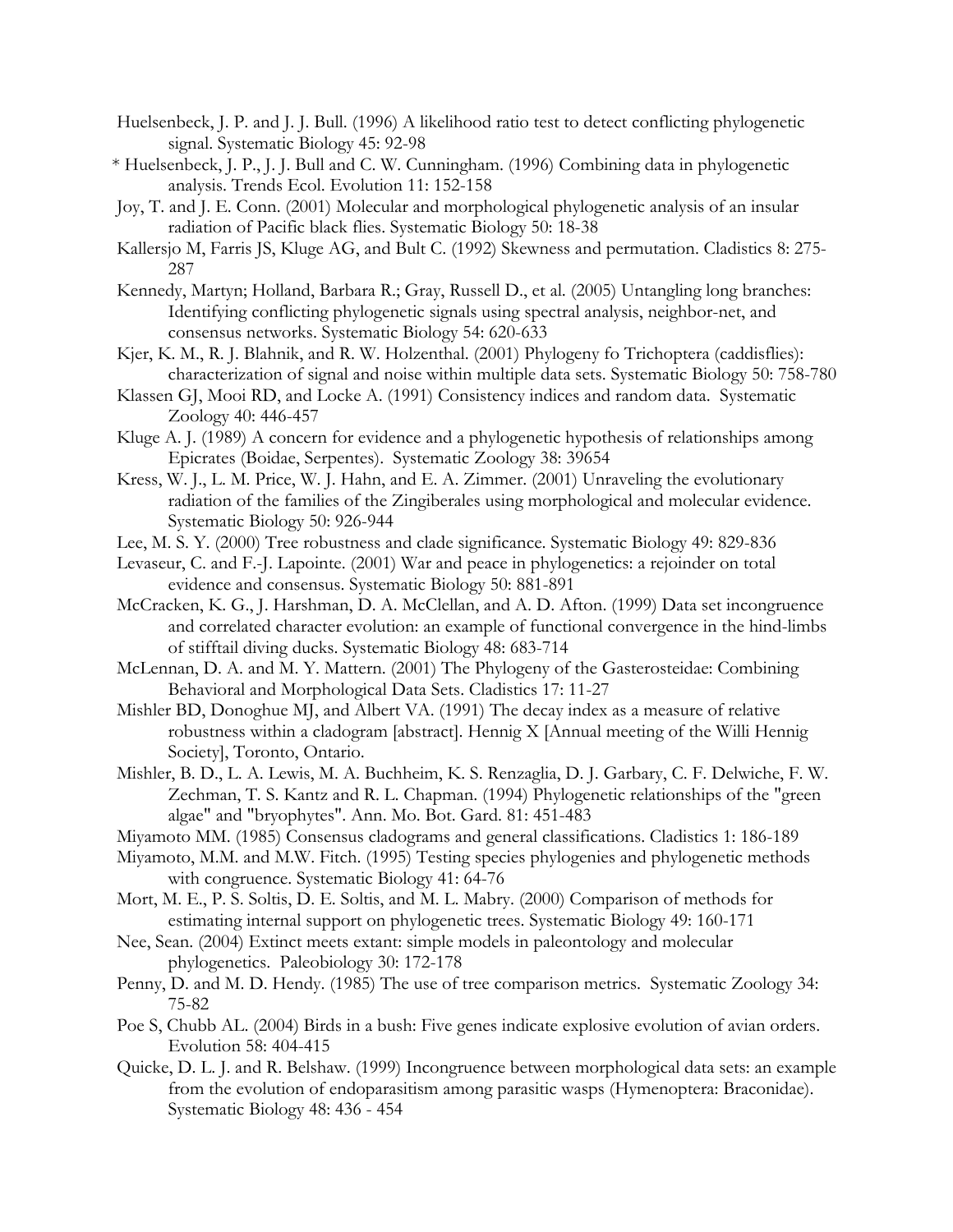- Rohlf, F. J. (1982) Consensus indices for comparing classifications Mathematical Biosciences 59: 131-144
- Sanderson MJ, and Donoghue MJ (1989) Patterns of variation in levels of homoplasy. Evolution 43: 1781-1795
- \*\* Sanderson, M.J. (1995) Objections to boostraping phylogenies: a critique. Systematic Biology 44: 299-320
- Sanderson, M. J., and M. Wojciechowski. (2000) Improved bootstrap confidence limits in large scale phylogenies, with an example from neo-astragalus (Leguminoseae). Systematic Biology 49: 671-685
- Sharkey, M. J. and J. W. Leathers. (2001) Majority Does Not Rule: The Trouble with Majority-Rule Consensus Trees. Cladistics 17: 282-284
- Sorensen MV, Sterrer W, Giribet G. (2006) Gnathostomulid phylogeny inferred from a combined approach of four molecular loci and morphology. Cladistics 22: 32-58
- Steel, M., A. W. M. Dress, and S. Bocker. (2000) Simple but fundamental limitations on supertree and consensus tree methods. Systematic Biology 49: 363-368
- Sullivan, J. and D. L. Swofford. (2001) Should we use model-based methods for phylogenetic inference when we know that assumptions about among site rate variation and nucleotide substitution pattern are violated? Systematic Biology 50: 723-729
- Summral, C. D., C. A. Brochu, and J. W. Merck Jr. (2001) Global lability, regional resolution, and majority rule consensus bias. Paleobiology 27: 254-261
- Swofford, D. L. (1991) When are phylogeny estimates from molecular and morphological data incongruent? Pp. 295-333 in M. M. Miyamoto &J. Cracraft (ed.), Phylogenetic analysis of DNA sequences. Oxford University Press, New York.
- Weiblen, G. D. (2001) Phylogenetic relationships of fig wasps pollinating functionally dioecious Ficus based on mitochondrial DNA sequences and morphology. Systematic Biology 50: 243- 267
- Wiens, J. J. and B. D. Hollingsworth. (2000) War of the iguanas: conflicting molecular and morphological phylogenies and long-branch attraction in iguanid lizards. Systematic Biology 49: 143-159
- Wilkinson, M. (1994) Common cladistic information and its consensus representation: reduced Adams and reduced cladistic trees and profiles. Systematic Biology 43: 343-368
- Wilkinson, M. and J. L. Thorley. (2001) Efficiency of strict consensus trees. Systematic Biology 50: 610-612
- Wilkinson, M., J. L. Thorley, and P. Upchurch. (2000) A chain is no stronger than its weakest link: double decay analysis of phylogenetic hypotheses. Systematic Biology 49: 754-776
- Wood, S.W. (1994) Monophyly and comparisons between trees. Cladistics 10: 339-346
- Yolder, A. D., J. A. Irwin, and B. A. Payseur. (2001) Failure of the ILD to determine data combinability for slow loris phylogeny. Systematic Biology 50: 408-424
- Zandler, R. H. (2001) A conditional probability of reconstruction measure for internal cladogram branches. Systematic Biology 50: 425-437
- Reticulation and Phylogeography ()
- Arnold, M. L., C. M. Buckner and J. J. Robinson. (1991) Pollen-mediated introgression and hybrid speciation in Louisiana irises. PNAS 88: 1398-1402
- Arnold, M. L., J. J. Robinson, C. M. Buckner and B. D. Bennet. (1992) Pollen dispersal and interspecific gene flow in Louisiana irises. Heredity 68: 399-404
- Avise, J. C. (1989) Gene trees and organismal histories: a phylogenetic approach to population biology. Evolution 43: 1192-1208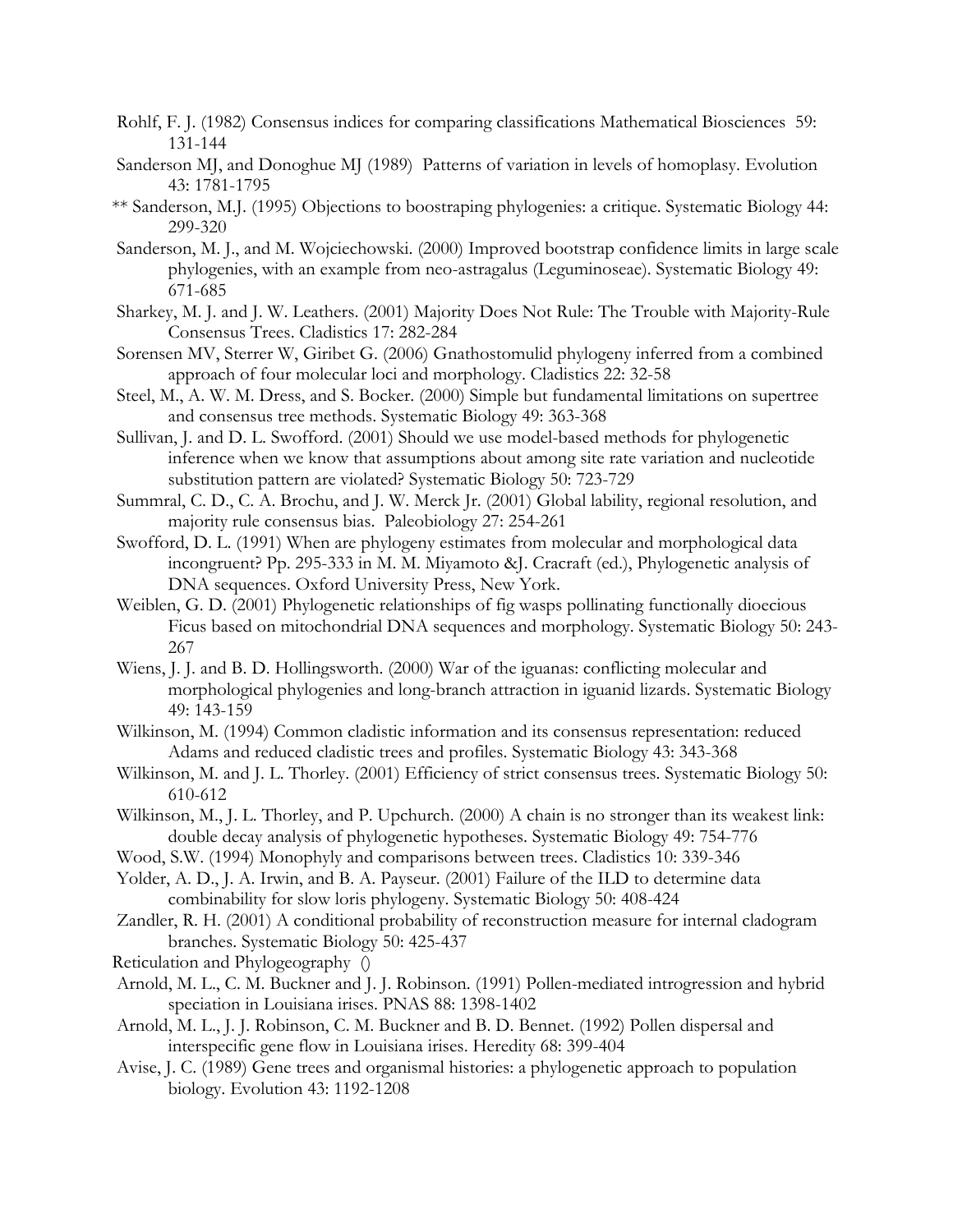- Avise, J. C. and R. M. Ball. (1990) Principles of geneological concordance in species concepts and biological taxonomy. Oxford Surveys in Evolutionary Biology 7: 45-67
- \* Baum, D. (1992) Phylogenetic species concepts. Trends in Ecology and Evolution 7: 1-2
- Baum, D. A., and K. L. Shaw. (1995) Genealogical perspectives on the species problem. Pages 289- 303 in Experimental and molecular approaches to plant biosystematics. Monographs in systematics, Volume 53 (P. C. Hoch and A. G., Stevenson, eds.). Missouri Botanical Garden, St, Louis.
- Carstens BC, Brunsfeld SJ, Demboski JR, et al. (2005) Investigating the evolutionary history of the Pacific Northwest mesic forest ecosystem: Hypothesis testing within a comparative phylogeographic framework. Evolution 59: 1639-1652
- Crandall, K. A. (1994) Intraspecific cladogram estimation: accuracy at higher levels of divergence. Systematic Biology 43: 222-235
- Doyle, J. J. (1992) Gene trees and species trees: Molecular systematics as one-character taxomony. Systematic Botany 17: 144-163
- Funk, V. A. (1985) Phylogenetic patterns and hybridization Ann. Missouri Bot. Gard. 72: 681-715
- Gadgil and L. L. Cavalli-Sforza. (1995) Demographic history of India and mtDNA sequence diversity. Am. J. Hum. Genet. 56: 979-992
- Goodman, M., J. Czelusniak, G. W. Moore, A. E. Romero-Herrera, and G. Matsuda. (1979) Fitting the gene lineage into its species lineage, a parsimony strategy illustrated by cladograms constructed from globin sequences. Systematic Zoology 28: 132-163
- Heads M. (2005) Dating nodes on molecular phylogenies: a critique of molecular biogeography. Cladistics 21: 62-78
- Heiser, C. B. (1973) Introgression re-examined. Bot. Rev. 39: 347-366
- \* Hudson, R. R. (1991) Gene genealogies and the coalescent process. Oxford Surveys in Evolutionary Biology 7: 1-44
- Hudson, R. R., M. Slatkin and W. P. Maddison. (1992) Estimation of levels of gene flow from DNA sequence data. Genetics 132: 583-589
- James JK, Abbott RJ. (2005) Recent, allopatric, homoploid hybrid speciation: The origin of Senecio squalidus (Asteraceae) in the British Isles from a hybrid zone on Mount Etna, Sicily. Evolution 59: 2533-2547
- Kidwell, M. G. (1993) Lateral transfer in natural populations of eukaryotes. Annu. Rev. Genet. 27 235-256
- Maddison, W. P. (1997) Gene trees in species trees. Systematic Biology 46: 523-536
- Mason-Gamer, Roberta J. (2004) Reticulate evolution, introgression, and intertribal gene capture in an allohexaploid grass. Systematic Biology 53: 25-37
- McDade, L. (1990) Hybrids and phylogenetic systematics. I. Patterns of character expression in hybrids and their implications for cladistic analysis. Evolution 44: 1685-1700
- \*\* McDade, L. A. (1992) Hybrids and phylogenetic systematics II. The impact of hybrids on cladistic analysis. Evolution 46: 1329-1346
- McDade, L. A. (1995) Hybridization and phylogenetics. in Experimental and molecular approaches to plant biosystematics (Hoch, P. C. and A. G. Stephenson, ed. Missouri Botanical Garden, St. Louis.
- McDade, L A. (1997) Hybrids and phylogenetic systematics III. Comparison with distance methods. Systematic Botany 22: 669-683
- Mountain, J. L., J. M. Hebert, S. Bhattacharyya, P. A. Underhill, C. Ottolenghi, M. Nason, J. D., N. C. Ellstrand and M. I. Arnold. (1992) Patterns of hybridization and introgression in populations of oaks, manzanitas, and irises. Am. J. Bot. 79: 101-111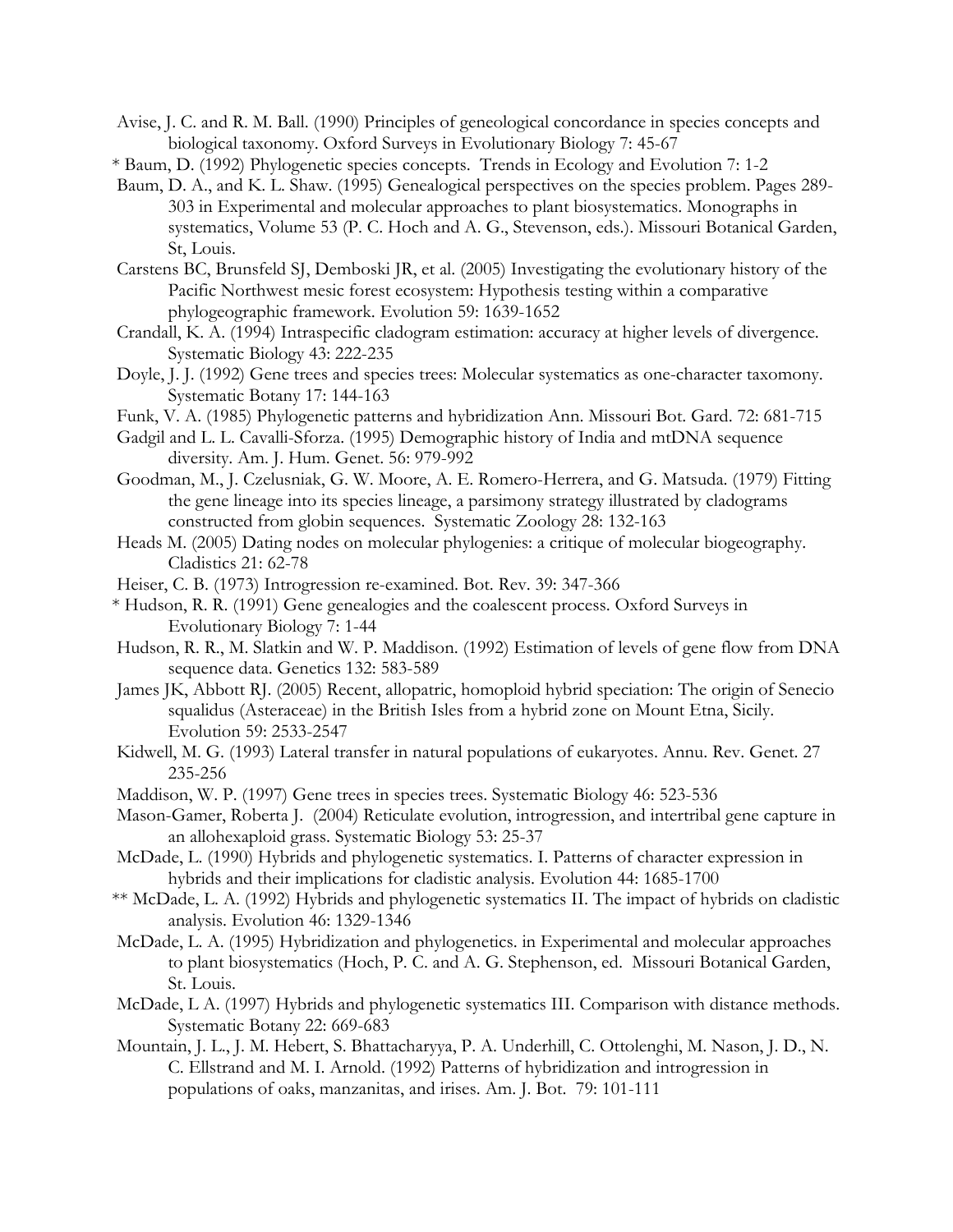- Nieto, F.G., A.J. Fuertes, and J.A. Rossello. (2001) Can extensive reticulation and concerted evolution result in a cladistically structured mmolecular data set? Cladistics 17: 301-312
- Ree RH. (2005) Detecting the historical signature of key innovations using stochastic models of character evolution and cladogenesis. Evolution 59: 257-265
- Rieseberg, L. H. (1991) Homoploid reticulate evolution in Helianthus (Asteraceae): evidence from ribosomal genes. Amer. J. Bot 78: 1218-1237
- Rieseberg, L. H., R. Carter and S. Zona. (1990) Molecular tests of the hypothesized hybrid origin of two diploid Helianthus species (Asteraceae). Evolution 44: 1498-1511
- Schlefer, E. K., M. A. Romano, S. I. Guttman and S. B. Ruth. (1986) Effects of twenty years of hybridization in a disturbed habitat on Hyla cinerea and Hyla gratiosa. J. of Herpetology 20: 210-221
- Skala, Z. and Zrzavy J. (1994) Phylogenetic reticulations and cladistics discussion of methodological concepts. Cladistics 10: 305-313
- Slatkin, M. and W. Maddison. (1989) A cladistic measure of gene flow inferred from the phylogenies of alleles. Genetics 123: 603-613
- Slatkin, M. and W. Maddison. (1990) Detecting isolation by distance using phylogenies of genes. Genetics 126: 249-260
- Vrana, P. and W. Wheeler. (1992) Individual organisms as terminal entities: laying the species problem to rest. Cladistics 8: 67-72
- Wagner, W. H. (1983) Reticulistics: the recognition of hybrids and their role in cladistics and classification. Pages 63-79 in Advances in Cladistics, Volume 2 (Platnick, N. I. and V. A. Funk, ed.) Columbia University Press, New York.
- Williams ST, Reid DG. (2004) Speciation and diversity on tropical rocky shores: A global phylogeny of snails of the genus Echinolittorina. Evolution 58: 2227-2251
- Woodruff, D. S. and S. J. Gould. (1987) Fifty years of interspecific hybridization: genetics and morphometrics of a controlled experiment on the land snail Cerion in the Florida Keys. Evolution 41: 1022-1043

## **Conservation**

- \*\*\* Crozier, R.H., Dunnett, L.J. and Agapow, P.M. (2005) Phylogenetic biodiversity assessment based on systematic nomenclature. Evolutionary Bioinformatics Online 1: 11-36
- Faith, D. P. (1992a) Conservation evaluation and phylogenetic diversity. Biological Conservation 61: 1-10
- Faith, D. P. (1992b) Systematics and conservation: on predicting the feature diversity of subsets of taxa. Cladistics 8: 361-373
- \*\* Forey, P.L., C. J. Humphries and P. H. Williams. (1994) Systematics and conservation evaluation, Systematics Association Special Volume No. 50 Clarendon Press, Oxford.
- Mishler, B.D. (1995) Plant systematics and conservation: science and society. Madrono 42: 103-113
- Moritz,C., J. L. Patton, C. J. Schneider, and T. B. Smith. (2000) DIVERSIFICATION OF RAINFOREST FAUNAS: An Integrated Molecular Approach Annu. Rev. Ecol. Syst. 31: 533-563
- Polhemus, D. A. (1997) Phylogenetic analysis of the Hawaiian damselfly genus Megalagrion (Odonata: Coenagrionidae): Implications for biogeography, ecology, and conservation biology. Pacific Science 51: 395-412
- Tyler, H. A., Brown, K. S., Jr., and Wilson, K. H. (1994) Swallowtail butterflies of the Americas: A study in biological dynamics, ecological diversity, biosystematics, and conservation.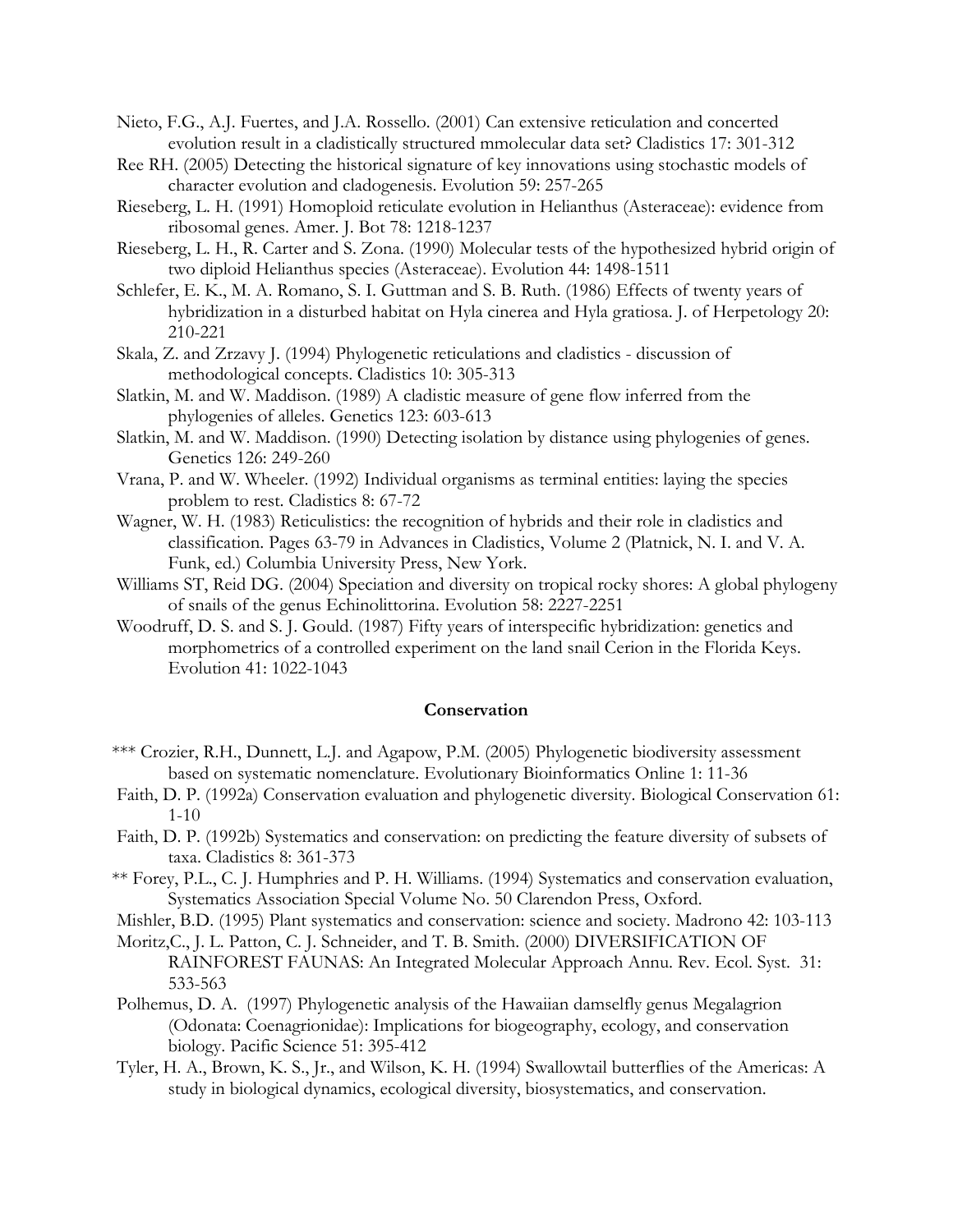Vane-Wright, R. I., C. J. Humphries and P. H. Williams (1991) What to protect? -- Systematics and the agony of choice. Biological Conservation 55 235-254

Biogeography ()

- Alroy, J. (1995) Continuous track analysis: a new phylogentic and biogeographic method. Systematic Biology 44: 152-178
- Avise, J. C., J. Arnold, R. M. Ball, E. Bermingham, T. Lamb, J. E. Neigel, C. A. Reeb and N. C. Saunders. (1987) Intraspecific phylogeography: the mitochondrial DNA bridge between population genetics and systematics. Annual Review of Ecology and Systematics 18: 489-522
- Baldwin, B. G., D. W. Kyhos and J. Dvorak. (1990) Chloroplast DNA evolution and adaptive radiation in the Hawaiian silversword alliance (Asteraceae-Madiinae). Ann. Mo. Bot. Gard. 77: 96-109
- Baldwin, B. G. and R. H. Robichaux. (1995) Historical biogeography and ecology of the Hawaiian silversword alliance (Asteraceae): New molecular phylogenetic perspectives.Pp. 259-287 In Wagner, W. L. and V. Funk (Eds.) Hawaiian Biogeography, evolution on a Hot Spot Archipelago. Smithsonian Institution Press, Washington.
- Baldwin, B. G., and Sanderson, M. J. (1998) Age and rate of diversification of the Hawaiian silversword alliance (Compositae). PNAS 95: 9402-9406
- Ball, I.R. (1976) Nature and formulation of biogeographical hypotheses. Systematic Zoology 24: 407-430
- \*\* Brooks, D.R., & D. McLennan. (1991) Phylogeny, Ecology, and Behavior. University of Chicago Press. Pp. 206-248
- \* Brooks, D. R. (1990) Parsimony analyisis in historical biogeography and coevolution: Methodological and theoretical update. Systematic Zoology 39: 14-30
- Carpenter, J M. (1996) Phylogeny and biogeography of Polistes. Pp. 18-57 in Turillazzi, S. and M. J. West-Eberhard (Ed.). Natural history and evolution of paper-wasps; Proceedings of the International Workshop, Castiglioncello, Italy, October 4-7, 1993. Oxford University Press:
- Coscaron, M D C; Morrone, J J. (1997) Cladistics and biogeography of the assassin bug genus Melanolestes Stal (Heteroptera: Reduviidae). Proceedings of the Entomological Society of Washington 99: 55-59
- Cracraft, J. (1995) Cladistic analysis and vicariance biogeography. pp. 104-112 in Slatkin, M. (Ed.). Exploring evolutionary biology: Readings from American Scientist. Sinauer Associates, Inc.: Sunderland, Massachusetts, USA.
- De Meyer, M. (1996) Cladistic and biogeographic analyses of Hawaiian Pipunculidae (Diptera) revisited. Cladistics 12: 291-303
- Emerson, B C; Wallis, G P; Patrick, B H. (1997) Biogeographic area relationships in southern New Zealand: A cladistic analysis of Lepidoptera distributions. Journal of Biogeography 24: 89-99
- Enghoff, H. (1995) Historical biogeography of the Holarctic: Area relationships, ancestral areas, and dispersal of non-marine animals. Cladistics 11: 223-263
- Evans, B J; Morales, J C; Picker, M D; Kelley, D B; Melnick, D J. (1997) Comparative molecular phylogeography of two Xenopus species, X. gilli and X. laevis, in the south-western Cape Province, South Africa. Molecular Ecology 6: 333-343
- Grant, P. R. (1998) Radiations, communities, and biogeography. Pp. 196-209. in P. R. Grant, eds. Evolution on islands. Oxford University Press, Oxford.
- Gray, J. and A.J. Boucot (eds. (1979) Historical Biogeography, Plate Tectonics, and the Changing Environment, Oregon State University Press, Corvallis, Oregon.
- Kluge, A. G. (1988) Parsimony in vicariance biogeography: a quantitative method and a greater Antillean example. Systematic Zoology 37: 315-328
- Linder, H P; Crisp, M D. (1995) Nothofagus and Pacific biogeography. Cladistics 11: 5-32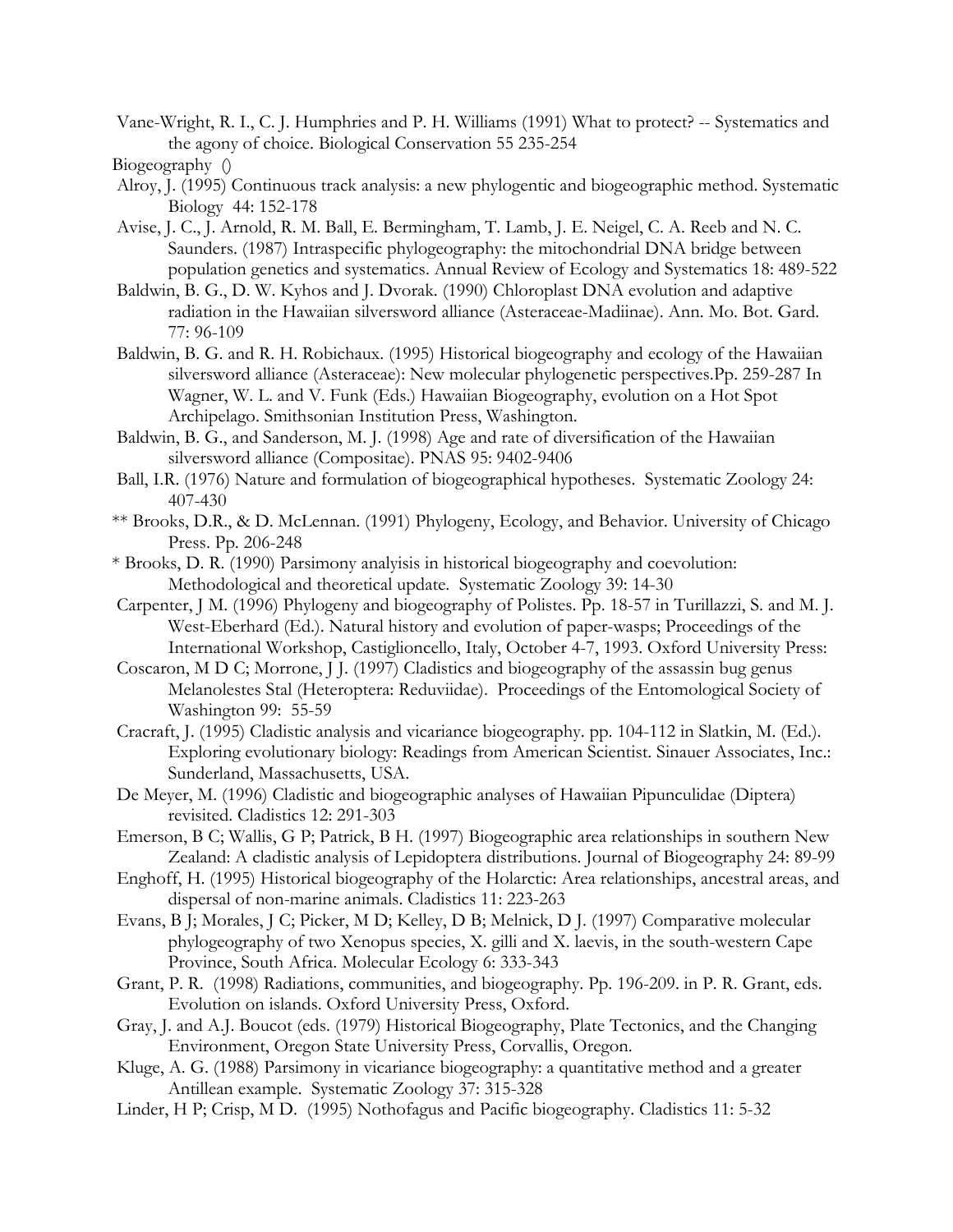- Lydeard, C. M.C. Wooten, and A. Meyer. (1995) Molecules, morphology and area cladeograms: a cladistic and biogeographic analysis of Gambusia (Teleostei: Poecilliiae) Systematic Biology 44: 221-236
- Morrone J.J. and Carpenter, J.M. (1994) In search of a method for cladistic biogeography an comparison of component analysis, brooks parsimony analysis, and three area statements. Cladistics 10: 99-153
- Nelson, G. (1985) A decade of challenge the future of biogeography Earth Sciences History 4: 187- 196
- Nelson, G. and N. Platnick. (1981) Systematics and biogeography, cladistics and vicariance. Columbia Univ. Press, New York.
- Nelson, G. and Rosen, D.E. (1981) Vicariance biogeography: a critique. ColumbiaUniversity Press, New York.
- Nelson, G and Ladiges, P. Y. (1996) Paralogy in cladistic biogeography and analysis of paralogy free subtrees. American Museum Novitates 3167: 1-58
- Page, R. D. M. (1989) Comments on component-compatibility in historical biogeography. Cladistics 5: 167-182
- Page, R. D. M. (1994) Maps between trees and cladistic analysis of historical associations among genes, organisms, and areas. Systematic Biology 43: 58-77
- Page, R.D.M. (1994) Parallel phylogenies reconstructing the history of host-parasite assemblages. Cladistics 10: 155-173
- Pielou, E. C. (1979) Biogeography. John Wiley and Sons; New York.
- Rosen, D. E. (1975) A vicariance model of Caribbean biogeography. Systematic Zoology 24: 431- 464
- Rosen, D. E. (1978) Vicariant patterns and historical explanation in biogeography. Systematic Zoology 27: 159-188
- Rosen, D. E. (1979) Fishes from the upland and intermontane basins of Guatemala: revisionary studies and comparative geography. Bull. Amer. Mus. Nat. Hist. 162: 267-376
- \*\* Sanmartin, I.; Ronquist, F. (2002) New solutions to old problems: Widespread taxa, redundant distributions and missing areas in event-based biogeography. Animal Biodiversity and Conservation 25 : 75-93
- Siddall, M E. (1996) Phylogenetic covariance probability: Confidence and historical associations. Systematic Biology 45: 48-66
- Springer, V. G. (1982) Pacific plate biogeography, with special reference to shorefishes. Systematic Biology 45: 1-167
- Swenson, U. and K. Bremer. (1997) Pacific Biogeography of the Asteraceae genus Abrotanella (Senecioneae, Belnnospermatinae). Systematic Botany 22: 493-508
- \*\* van Veller, Marco G. P.; Brooks, D. R.; Zandee, M. (2003) Cladistic and phylogenetic biogeography: The art and the science of discovery. Journal of Biogeography 30 : 319-329
- Vermeij, G. J. (1978) Biogeography and adaptation. Harvard University Press; Cambridge.
- Wagner, W. L. and V. A. Funk (1995) Hawaiian biogeography: Evolution on a hot spot archipelago. Smithsonian Institution Press: Washington, DC.
- Weston, P H; Crisp, M D. (1994) Cladistic biogeography of waratahs (Proteaceae:Embothrieae) and their allies across the Pacific. Australian Systematic Botany 7: 225-249
- Wiley, E. O. (1981) Phylogenetics: the theory and practice of phylogenetic systematics. John Wiley and Sons, New York.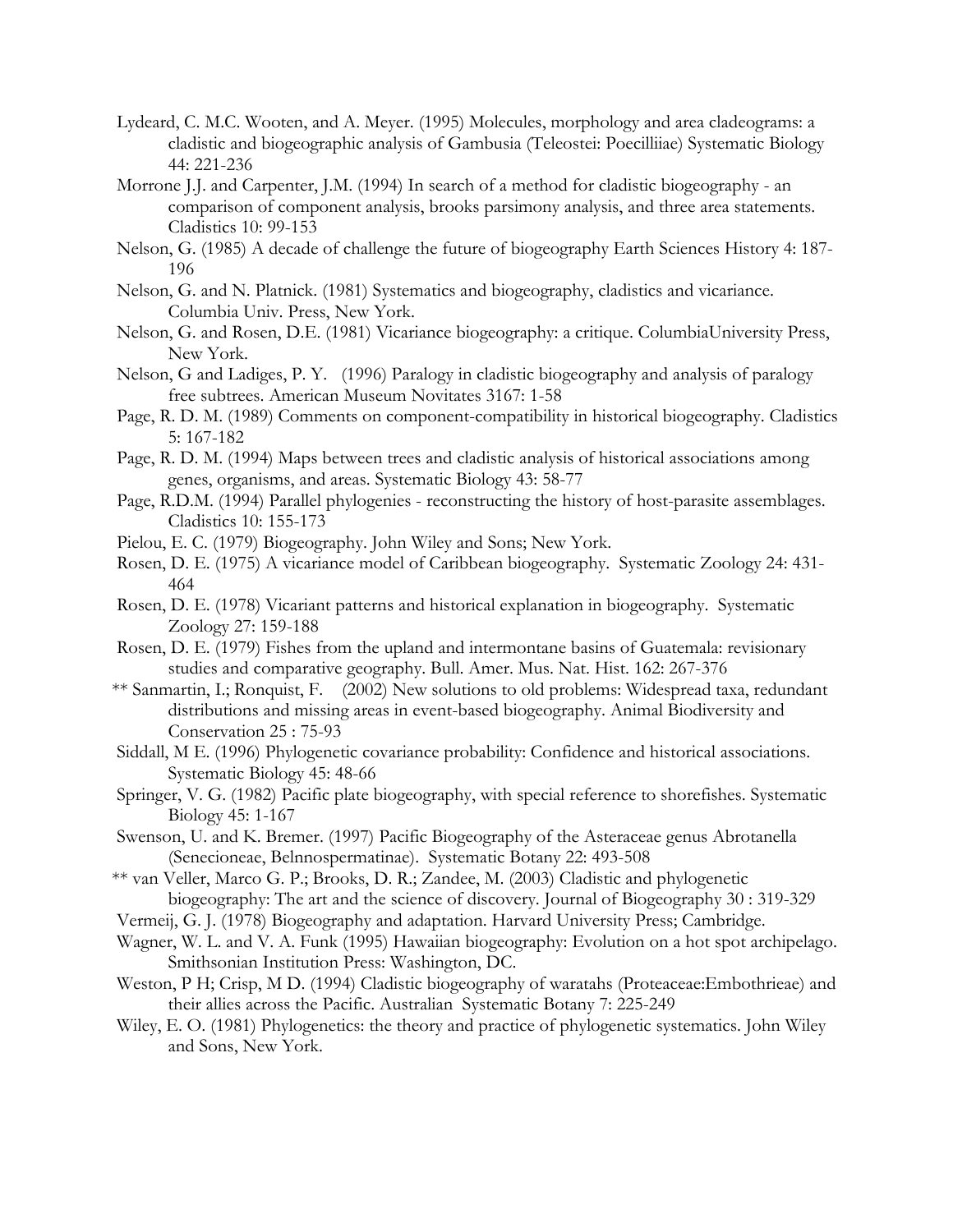### **Macroevolution**

- Alroy, J. (2000) Understanding the dynamics of trends within evolving lineages. Paleobiology 26: 319-329
- Brooks, D. R. and D. A. McLennan. (1993) Comparative study of adaptive radiations with an example using parasitic flatworms (Platyhelminthes, Cercomeria). Am. Nat. 142: 755-778
- Charlesworth, B., R. Lande and M. Slatkin. (1982) A neo-Darwinian commentary on macroevolution. Evolution 36: 474-498
- Elbe, G. J. (2000) Contrasting evolutionary flexibility in sister groups: disparity and diversity in Mesozoic atelostomate echinoids. Paleobiology 26: 56-79
- Gilinsky, N.L. and I.J. Good. (1991) Probabilities of origination, persistence, and extinction of families of marine invertebrate life. Paleobiology 17: 145-66
- Gould, S. J. and N. Eldredge. (1977) Punctuated equilibria: the tempo and mode of evolution reconsidered. Paleobiology 3: 115-151
- Gould, S.J., N.L. Gilinsky & R.Z. German (1987) Asymmetry and the direction of evolutionary time. Science 236: 1437-1441
- Gould, S.J. (1991) The disparity of the Burgess Shale arthropod fauna and the limits of cladistic analysis: why we must strive to quantify morphospace. Paleobiology 17: 411-23
- Hey, J. (1992) Using phylogenetic trees to study speciation and extinction. Evolution 46: 627-640
- Jablonski, D., J.J. Sepkoski, Jr., D.J. Bottjer, and P.M. Sheehan. (1983) Onshore-offshore patterns in the evolution of Phanerozoic shelf communities. Science 222: 1123-1125
- Jablonski, D. (1986) Background and mass extinctions: the alternation of macroevolutionary regimes. Science 231: 129-133
- Jablonski, D. (1987) Heritability at the species level: Analysis of geographic ranges of cretaceous mollusks. Science 238: 360-363
- Jablonski, D. (2000) Micro- and macroevolution: scale and heirarchy in evolutionary biology and and paleobiology. Paleobiology 26: 15-52
- Jeffery, C. H. (2001) Heart urchins at the Cretaceous/Tertiary boundary: a tale of two clades. Paleobiology 27: 104-125
- Kubo, T. and I. Y. (1995) Inferring the rates of branching and extinction from molecular phylogenies. Evolution 49: 694-704
- \*\* Lemen, C.A. and P.W. Freeman. (1989) Testing macroevolutionary hypotheses with cladistic analysis: evidence against rectangular evolution. Evolution 43: 1538-1554
- Levington, J. S. and C. M. Simon. (1980) A critique of the punctuated equilibria model and implications for the detection of speciation in the fossil record. Systematic Zoology 29: 130- 142
- McShea, D. W. (2000) Trends, tools, and terminology. Paleobiology 26: 330-333
- \*\* Mindell, D. P., J. W. Sites Jr. and D. Graur. (1989) Speciational evolution: A phylogenetic test with allozymes in Sceloporus (Reptilia). Cladistics 5: 49-61
- Norris, R.D. (1991) Biased extinction and evolutionary trends. Paleobiology 17: 388-99
- Norris, R. D. (2000) Pelagic species diversity, biogeography, and evolution. Paleobiology 26: 236- 258
- Patterson, C. and A.B. Smith (1987) Is the periodicity of extinctions a taxonomic artefact? Nature 330: 248-252 *and reply by Sepkoski*
- Raup, D.M. and J.J. Sepkoski (1986) Periodic extinction of families and genera. Science. 231: 833- 836
- Robeck, H. E., C. C. Maley, and M. J. Donoghue. (2000) Taxonomy and temporal diversity patterns. Paleobiology 26: 171-187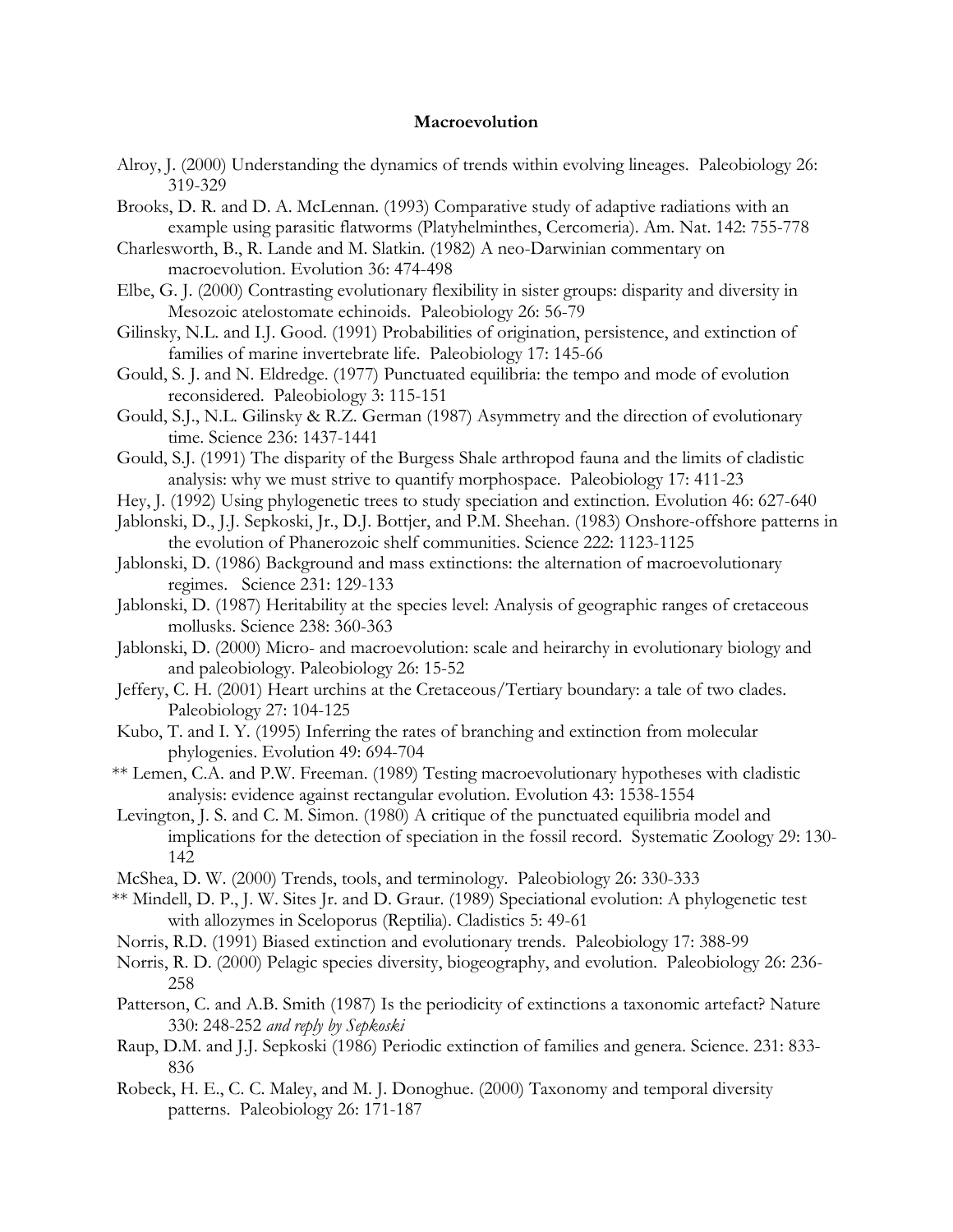Rohde, K. (1996) Robust phylogenies and adaptive radiations: a critical evaluation of methods used to identify key innovations. Am. Nat. 148: 481-500

 Roopnarine, P. D., G. Byars, and P. Fitzgerald. (1999) Anagenetic evolution, stratophenetic patterns and random walk models. Paleobiology 25: 41-57

- Schopf, T. M. J. (1981) Punctuated equilibria and evolutionary stasis. Paleobiology 7: 156-166
- Shubin, N. H. and C. R. Marshall. (2000) Fossils, genes, and the origin of novelty. Paleobiology 26 : 324-340
- Smith, A.B. & C. Patterson. (1988) The influence of taxonomic method on the perception of patterns of evolution. Evolutionary Biology 23: 127-216
- Smith, A. B. (1994) Systematics and the fossil record: documenting evolutionary patterns. Blackwell Scientific Publications, Oxford.
- Smith, L. H. and B. S. Lieberman. (1999) Disparity and constraint in the olenelloid trilobites and the Cambrian rasiation. Paleobiology 25: 459-470
- Stanley, S. M. (1982) Macroevolution and the fossil record. Evolution 36: 460-473
- Stidd, B. M. (1985) Are punctuationists wrong about the modern synthesis? Phil. Sci. 52: 98-109
- Van Valen, L.M. and V.C. Maiorana. (1985) Patterns of origination. Evol. Theory 7: 107-125
- Vrba, E.S. (1980) Evolution, species and fossils: how does life evolve? S. Afr. J. Sci. 76: 61-84
- Wagner, P.J. (1995) Stratigraphic tests of cladistics hypotheses. Paleobiology 21: 153-178
- Wagner, P.J. (1995) Diversity patterns among early gastropds: contrasting taxonomic and phylogenetic descriptions. Paloebiology 21: 410-439
- Wagner, P. J. (1996) Contrasting the underlying patterns of active trends in morphological evolution. Evolution 50: 990-1007
- Wagner, P. J. (2000) Exhaustion of morphologic character states among fossil taxa. Evolution 54: 365-386
- Williamson, P. G. (1981) Paleontological documentation of speciation in Cenozoic mollusks from Turkana Basin. Nature 293: 437-443

#### **Comparative Methods**

- Brooks, D.R., & D. McLennan. (1991) Phylogeny, Ecology, and Behavior. University of Chicago Press.
- Burt, A. (1989) Comparative methods using phylogenetically independent contrasts. Oxford Surveys in Evolutionary Biology 6: 33-53
- Cheverud, J., and M. Dow. (1985) An autocorrelation analysis of the effect of lineal fission on genetic variation among social groups. Amer. J. Phys. Anthropol. 67: 113-121
- Cheverud, J. M., M. M. Dow, and W. Leutenegger. (1985) The quantitative assessment of phylogenetic constraints in comparative analyses: Sexual dimorphism in body weight among primates. Evolution 39: 1335-1351
- Cliff, A. D., and Ord, J. K. (1973) Spatial Autocorrelation. London: Pion.
- Coddington, J. (1988) Cladistic tests of adaptational hypotheses. Cladistics 4: 3-22
- de Queiroz, K. (1996) Including the characters of interest during tree reconstruction and the problems of circularity and bias in studies of character evolution. Am. Nat. 148: 700-708
- Donoghue, M.J. (1989) Phylogenies and analysis of evolutionary sequences, with examples from seed plants. Evolution 43: 1137-1156
- Felsenstein, J. (1985) Phylogenies and the comparative method. Am. Nat. 125: 1-15
- Funk, V.A. and D.R. Brooks. (1990) Phylogenetic systematics as the basis of comparative biology. Smithsonian Institution Press.